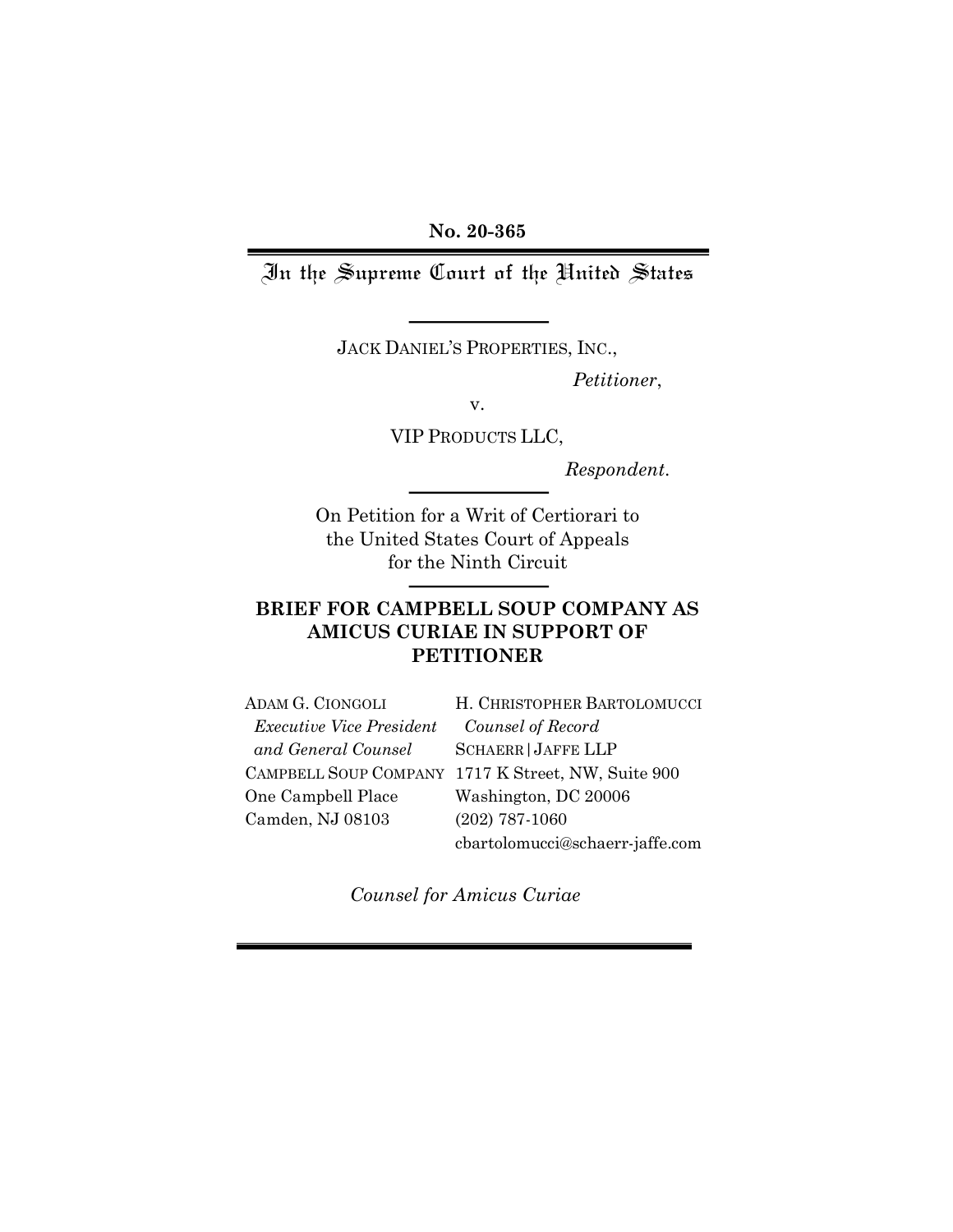# **TABLE OF CONTENTS**

|                                                                                                                      | Page |
|----------------------------------------------------------------------------------------------------------------------|------|
|                                                                                                                      |      |
|                                                                                                                      |      |
|                                                                                                                      |      |
|                                                                                                                      |      |
| I. The Trademarks Issues in This Case Are<br><b>Exceptionally Important to Mark Owners</b>                           |      |
| II. The Ninth Circuit Has Significantly<br>Undermined the Acts of Congress<br>Protecting Trademark and Trade Dress   |      |
| A. The Ninth Circuit Has Rewritten the<br>Lanham Act to Impose a Heightened<br>Burden With No Basis in the Statutory |      |
| B. The Ninth Circuit Has Transformed<br>TDRA's "Noncommercial Use"<br>the.<br>Exception to Authorize Commercial      |      |
|                                                                                                                      |      |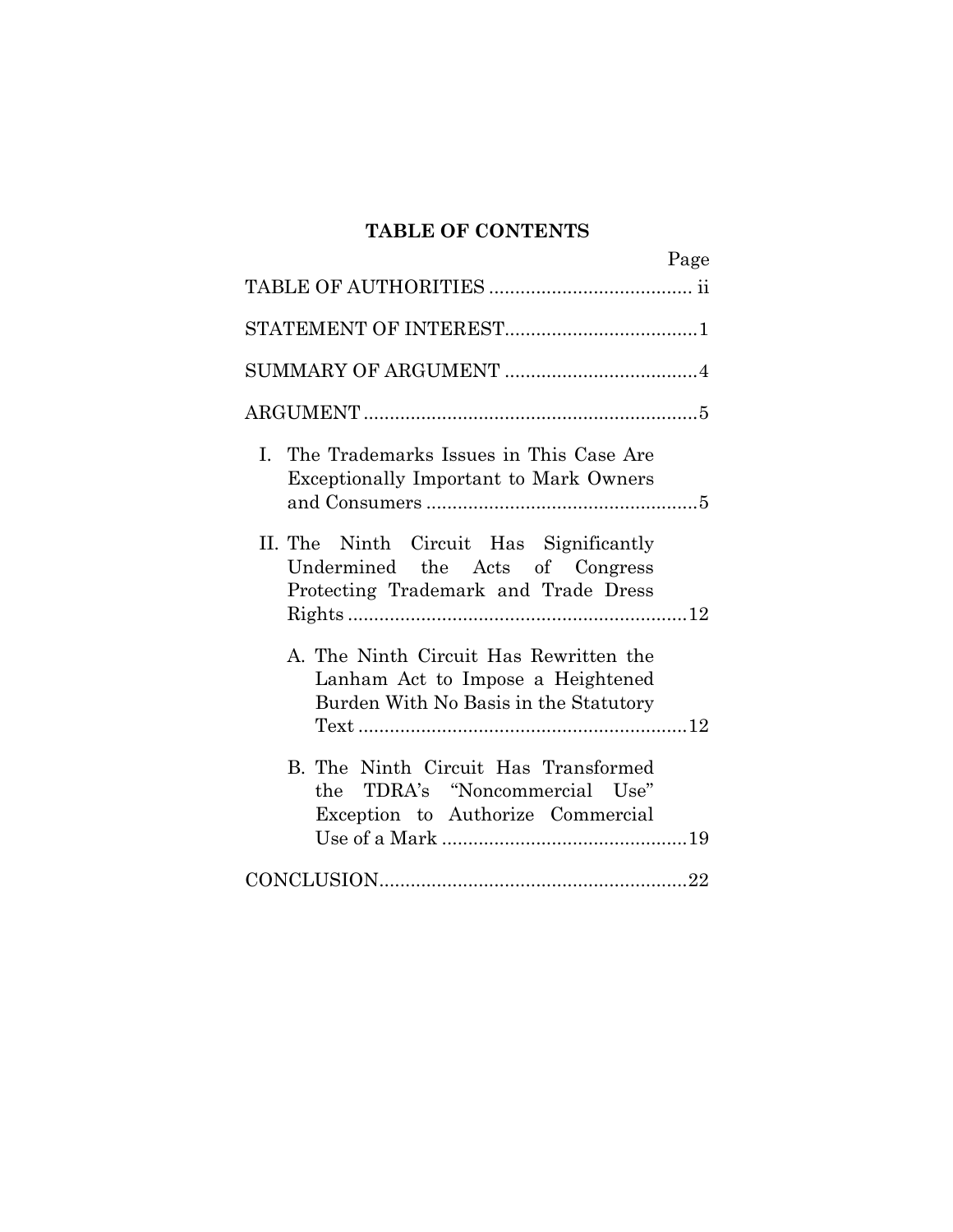# **TABLE OF AUTHORITIES**

## *Cases:*

| American Dairy Queen Corp. v. New<br><i>Line Productions, Inc., 35 F. Supp.</i>     |
|-------------------------------------------------------------------------------------|
| Anheuser-Busch, Inc. v. Balducci Pub-                                               |
| Anheuser-Busch, Inc. v. L & L Wings,                                                |
| Anheuser-Busch, Inc. v. VIP Products,<br><i>LLC</i> , 666 F. Supp. 2d 974 (E.D. Mo. |
| B & B Hardware, Inc. v. Hargis In-<br>dus., Inc., 575 U.S. 138 (2015) 6, 12, 15, 16 |
| Gordon v. Drape Creative, Inc., 909<br>F.3d 257 (9th Cir. 2018)  14, 15, 18         |
| Grey v. Campbell Soup Co., 650<br>F. Supp. 1166 (C.D. Cal. 1986), $\alpha f/d$ ,    |
| Hormel Foods Corp. v. Jim Henson<br><i>Productions, Inc., 73 F.3d 497 (2d)</i>      |
| <i>Iancu v. Brunetti, 139 S. Ct. 2294</i>                                           |
| Kraft Foods Holdings, Inc. v. Helm,<br>205 F. Supp. 2d 942 (N.D. Ill. 2002) 11      |
| Nabisco, Inc. v. PF Brands, Inc., 191                                               |

ii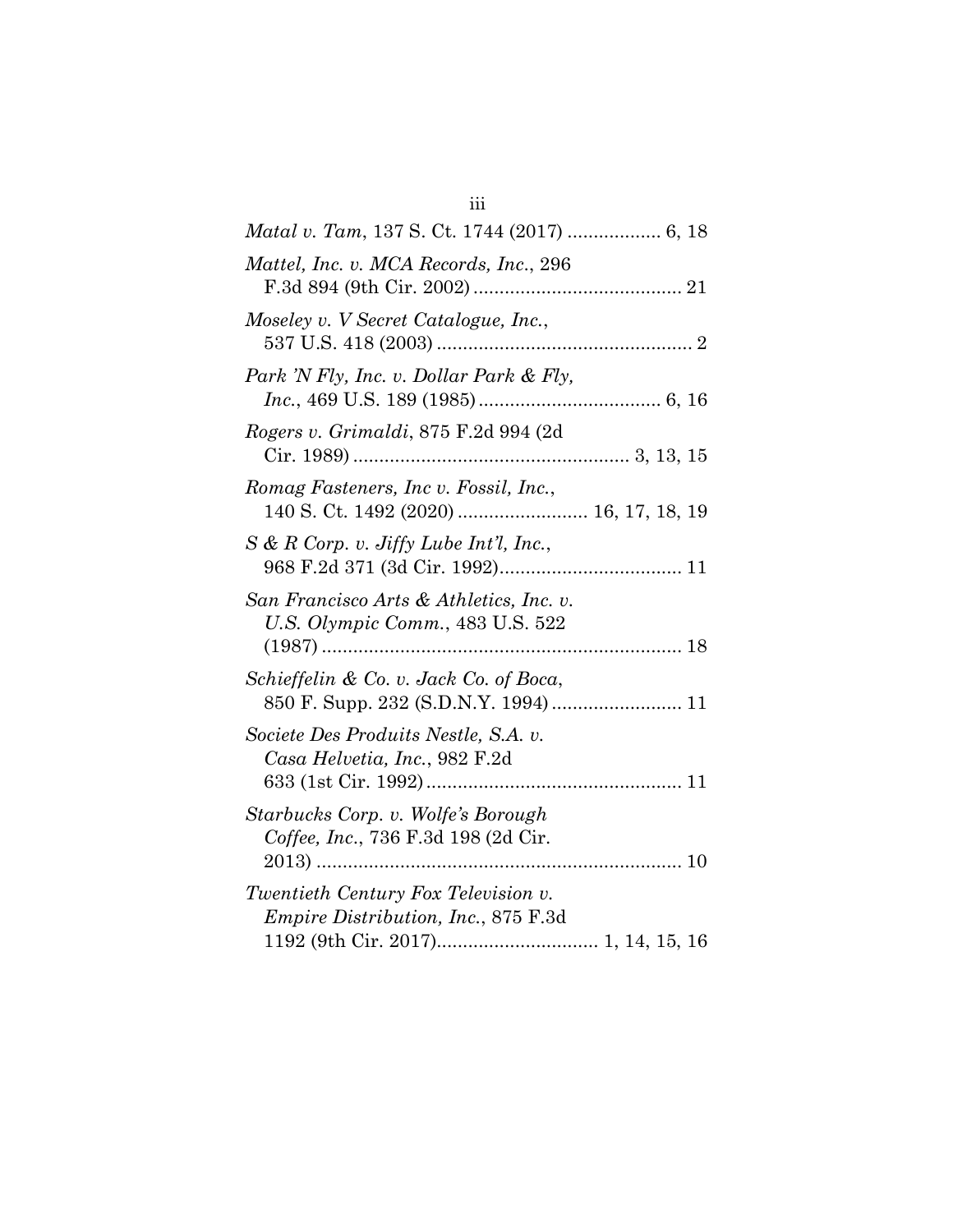# Rules:

| <b>Statutory Provisions:</b>          |  |
|---------------------------------------|--|
|                                       |  |
|                                       |  |
|                                       |  |
|                                       |  |
|                                       |  |
|                                       |  |
|                                       |  |
| <b>Other Authorities:</b>             |  |
| 141 Cong. Rec. H14317 (daily ed. Dec. |  |
| 141 Cong. Rec. S19306 (daily ed. Dec. |  |
|                                       |  |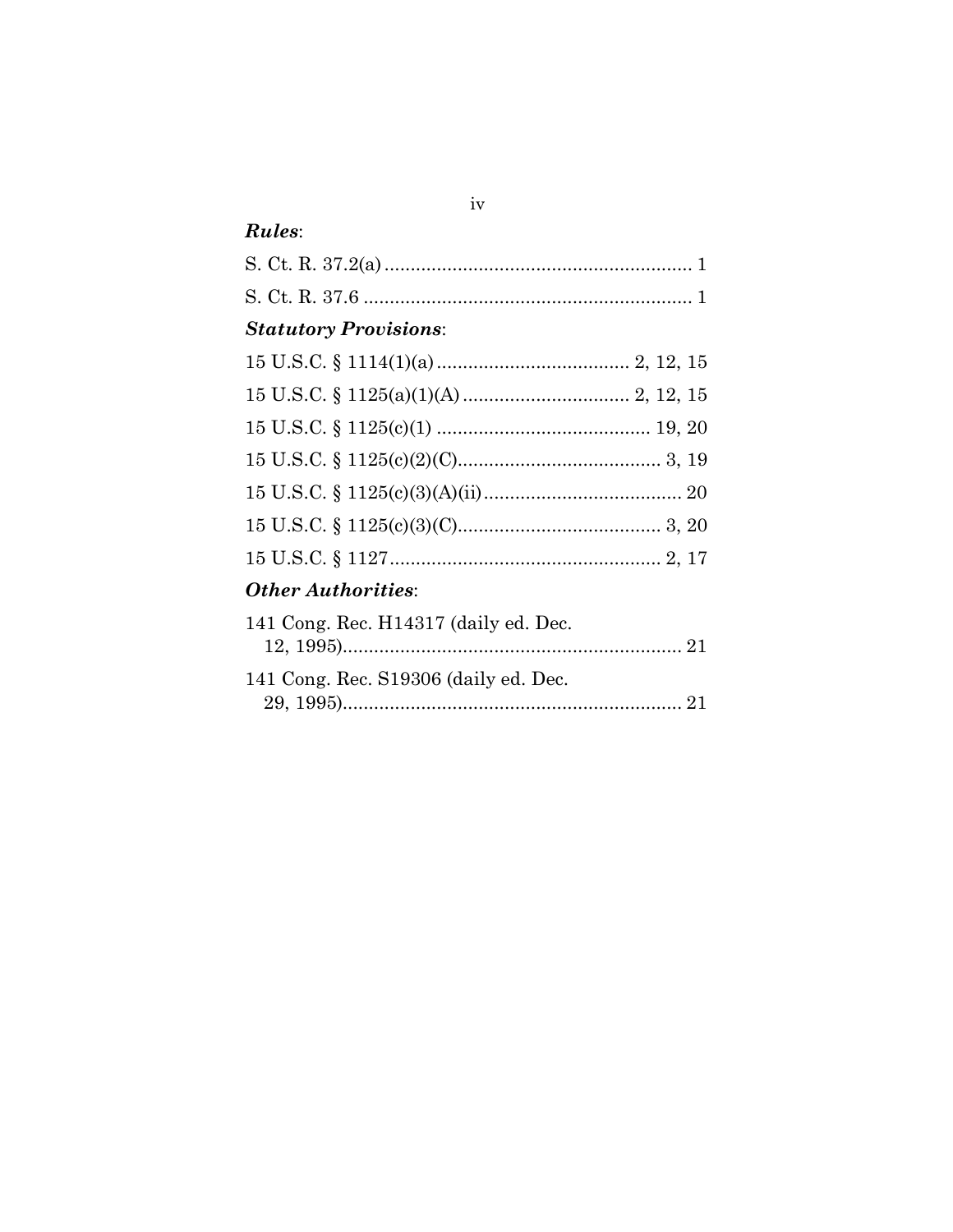### **STATEMENT OF INTEREST1**

Campbell Soup Company is the leading manufacturer of high-quality soups, simple meals, snacks, and beverages. Since 1898, Campbell Soup has marketed its food products using its famous trademark and distinctive trade dresses. The company's red and white soup labels are instantly recognizable and iconic. *See*, *e.g*., *Twentieth Century Fox Television v. Empire Distribution, Inc.*, 875 F.3d 1192, 1198 (9th Cir. 2017) ("Campbell's is an iconic soup brand").

Today, Campbell Soup's popular brands include CAMPBELL'S® and CHUNKY® soups, EMERALD® nuts, GOLDFISH® crackers, KETTLE® brand potato chips, MILANO® cookies, PACE® salsa, PEPPER-IDGE FARM® baked goods, POP SECRET® popcorn, PREGO® pasta sauces, SNYDER'S OF HANOVER® pretzels, and V8® vegetable juices.

Campbell Soup regards its trademarks and trade dresses—and robust legal protection of them—as important ingredients of its success. To help achieve billions of dollars in annual sales, Campbell Soup spends hundreds of millions of dollars every year to maintain and cultivate consumer awareness of its brands.

<sup>1</sup> Pursuant to Supreme Court Rule 37.6, *amicus curiae* states that no counsel for any party authored this brief in whole or in part and that no entity or person, aside from *amicus curiae*, its members, and its counsel, made any monetary contribution toward the preparation or submission of this brief. Pursuant to Supreme Court Rule 37.2(a), counsel of record for all parties have consented in writing to the filing of this brief; all parties were notified by *amicus curiae* of its intent to file this brief more than 10 days prior to its due date.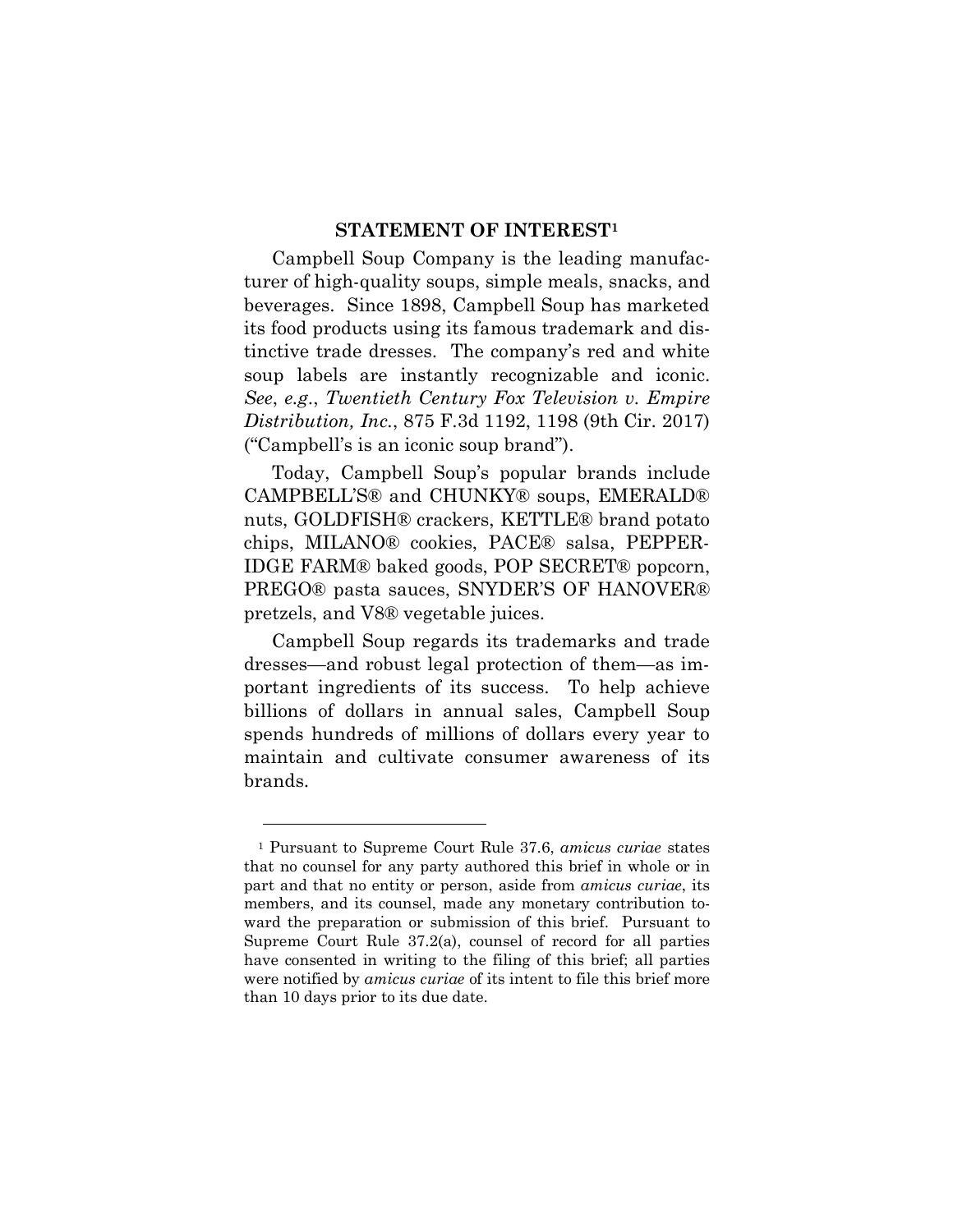Campbell Soup has a strong interest in this case because it expects that, absent this Court's intervention, the Ninth Circuit's erroneous construction of the Lanham Act and Trademark Dilution Revision Act of 2006 ("TDRA") will deny trademark owners and consumers the important protections that Congress intended they should have. Two holdings by the Ninth Circuit—one concerning trademark infringement claims under the Lanham Act and the other concerning dilution by tarnishment claims under the TDRA—are greatly concerning.

*First*, the Ninth Circuit dealt a severe blow to the Lanham Act, which Congress enacted to protect consumers from "deceptive and misleading use of marks" and protect mark owners from "unfair competition." 15 U.S.C. § 1127. The Lanham Act "broadly prohibits uses of trademarks, trade names, and trade dress that are likely to cause confusion about the source of a product." *Moseley v. V Secret Catalogue, Inc.*, 537 U.S. 418, 428 (2003). To establish liability under the statute, the plaintiff must show a likelihood of confusion from the defendant's use of the mark. *See* 15 U.S.C. § 1114(1)(a) and § 1125(a)(1)(A).

The Ninth Circuit, however, imposes a "heightened burden" on some Lanham Act plaintiffs. In that court, if the defendant uses the plaintiff's mark to sell a commercial product and communicates a humorous message in the process, the product is considered an "expressive work" entitled to special protection under the First Amendment. In such a case, even a strong showing of confusion is not enough to prevail on a Lanham Act claim. Rather, the plaintiff claiming trademark infringement carries the heavier burden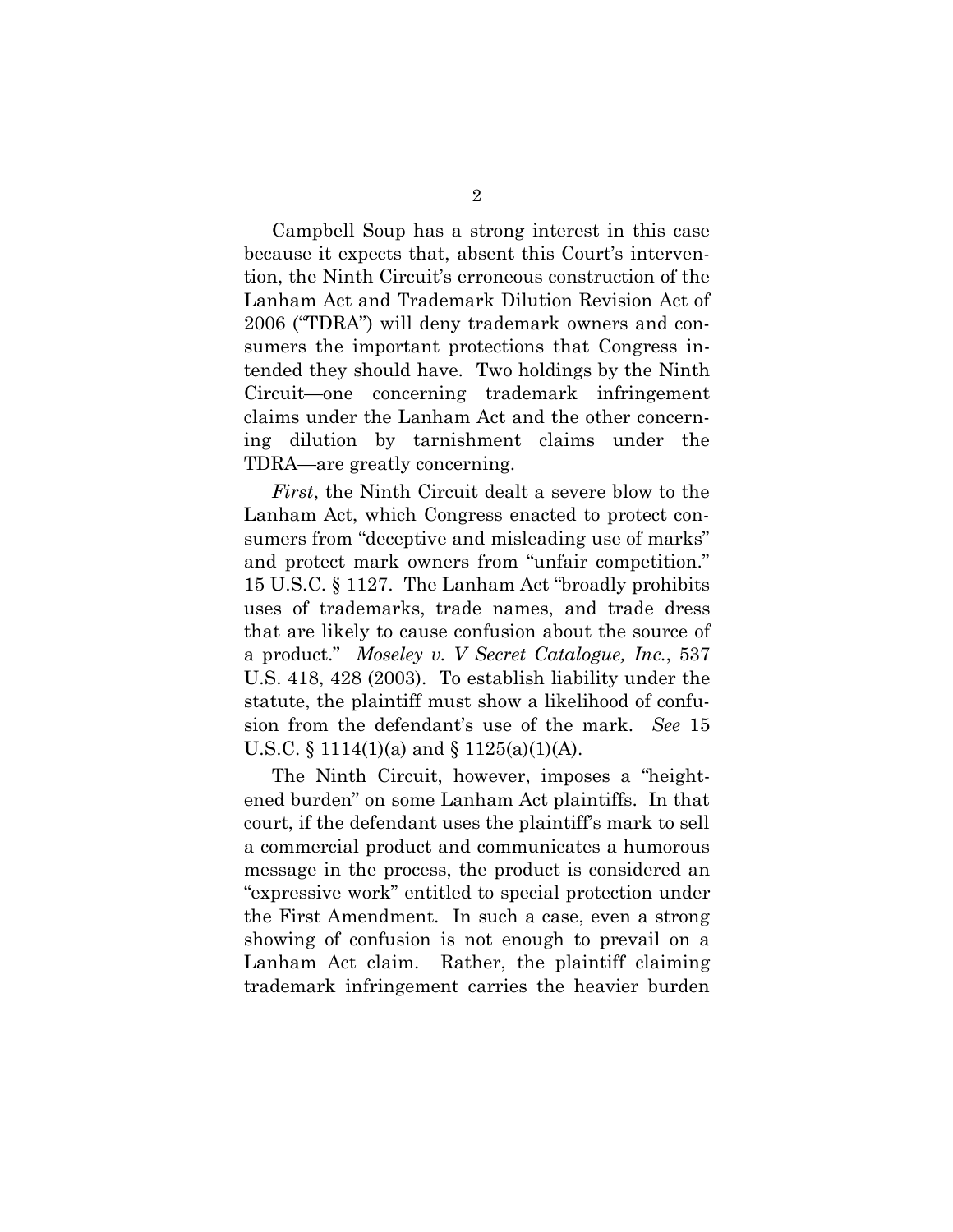set out in *Rogers v. Grimaldi*, 875 F.2d 994 (2d Cir. 1989). To prevail under the *Rogers* test, an infringement plaintiff must show, not only consumer confusion, but also that the defendant's use of the mark "is either (1) not artistically relevant to the underlying work or (2) explicitly misleads consumers as to the source or content of the work." Pet. App. 10a (quotation marks omitted).

*Second*, the Ninth Circuit shut the door on claims of trademark dilution by tarnishment under the TDRA in cases involving commercial products that send a humorous message. Congress in the TDRA prohibited "dilution by tarnishment"—i.e., using a mark similar to a famous mark owned by another in a way that harms the reputation of the famous mark. *See* 15 U.S.C. § 1125(c)(2)(C). The Ninth Circuit held in this case that an exception in the TDRA allowing "noncommercial use" of a mark, *id*. § 1125(c)(3)(C), actually authorizes commercial use of another's mark if a humorous message is also conveyed. Pet. App. 13a. Under the Ninth Circuit's equation, *commercial use* + *humor* = *noncommercial use*.

The issues in this case are very important to mark owners such as Campbell Soup Company. This case involves a dog toy that looks like a Jack Daniel's bottle. The dog toy is intended to be funny, but the trademark issues it raises are no laughing matter. The dog toy is, first and foremost, a commercial product. VIP Products deliberately designed its "Bad Spaniels" toy to trade on Jack Daniel's famous whiskey trademarks and trade dress, and evidence at trial showed that 29% of those surveyed mistakenly believed that Jack Daniel's was associated with the toy.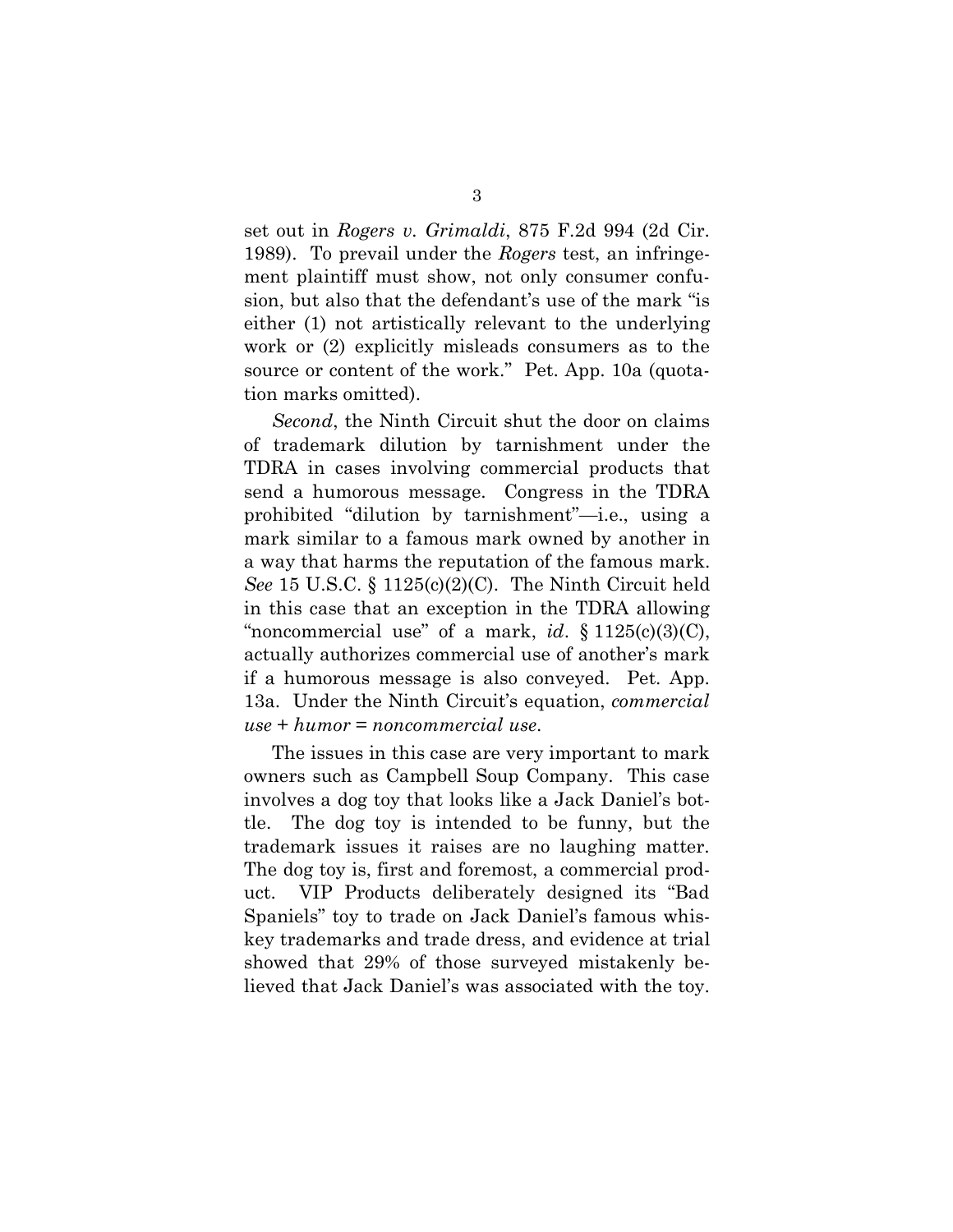*See* Pet. App. 47a-48a. But the Ninth Circuit gave VIP a free pass—vacating and remanding the judgment in Jack Daniel's favor on its infringement claim and reversing outright the judgment for Jack Daniel's on its dilution claim—because VIP's product incorporated a little dog-related humor. In so doing, the Ninth Circuit blew gaping holes in the protections in the Lanham Act and the TDRA for mark owners and consumers.

#### **SUMMARY OF ARGUMENT**

The trademark issues in this case are exceptionally important and recurring. The Ninth Circuit held that, even if a Lanham Act plaintiff demonstrates a strong likelihood of consumer confusion, that is not enough to establish trademark infringement in a case involving a commercial product that expresses a humorous message. The Ninth Circuit also held that, when such a product is at issue, a claim of dilution by tarnishment under the TDRA cannot succeed.

The heightened burden imposed by the Ninth Circuit on some Lanham Act plaintiffs—requiring them to show that the use of the mark is not artistically relevant to the work or that the use explicitly misleads consumers—has no basis in the Lanham Act's text. The First Amendment does not authorize the Ninth Circuit to rewrite the unambiguous language of the Lanham Act or to decide not to apply the statute as written. Imposing trademark infringement liability under the Lanham Act when a defendant's commercial use of another's mark causes significant consumer confusion clearly comports with the First Amendment.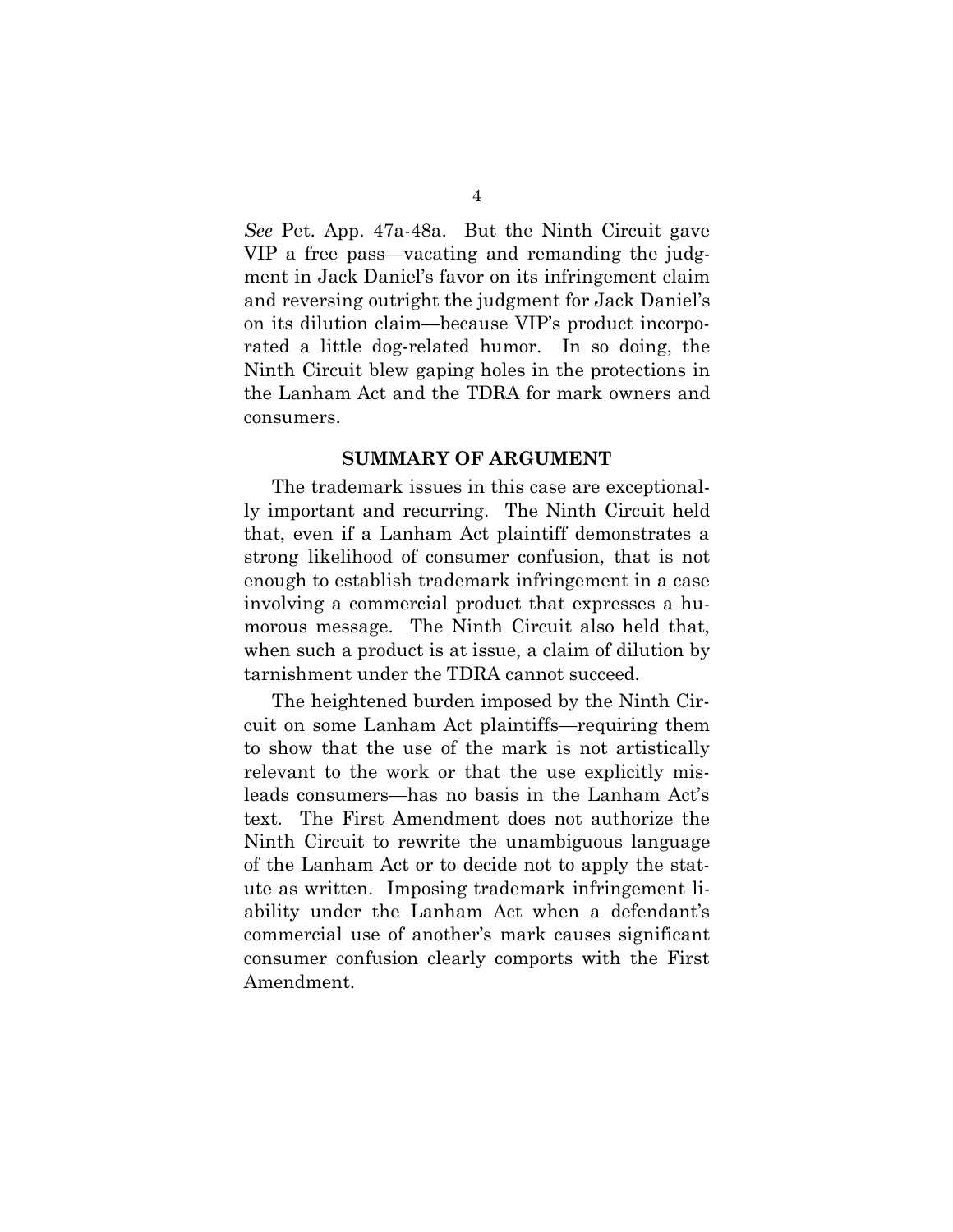The Ninth Circuit also misconstrued an exception in the TDRA permitting *noncommercial* use of a mark as permitting humorous *commercial* use of a mark. The Ninth Circuit's reading allows the exception to swallow the rule.

#### **ARGUMENT**

### **I. THE TRADEMARK ISSUES IN THIS CASE ARE EXCEPTIONALLY IMPORTANT TO MARK OWNERS AND CONSUMERS.**

The questions presented in this case—(1) whether a plaintiff claiming trademark infringement under the Lanham Act must carry a heightened burden when challenging a commercial product that conveys a humorous message, and (2) whether such a product is "noncommercial" for purposes of the TDRA and hence immune to a dilution by tarnishment claim are of exceptional importance to trademark owners such as Campbell Soup and countless other mark owners. The issues are also extremely important to the millions of consumers that the federal trademark statutes aim to protect from deceptive or misleading use of marks.

Under the Ninth Circuit's decision, even if a plaintiff demonstrates a strong likelihood of consumer confusion, as Jack Daniel's did here, that is not enough to establish trademark infringement in a case involving a humorous commercial product. The decision below also holds that, when such a product is at issue, there can be no claim of dilution by tarnishment. This Court should grant review to confirm that infringing commercial products do not receive heightened protection from Lanham Act claims—or immun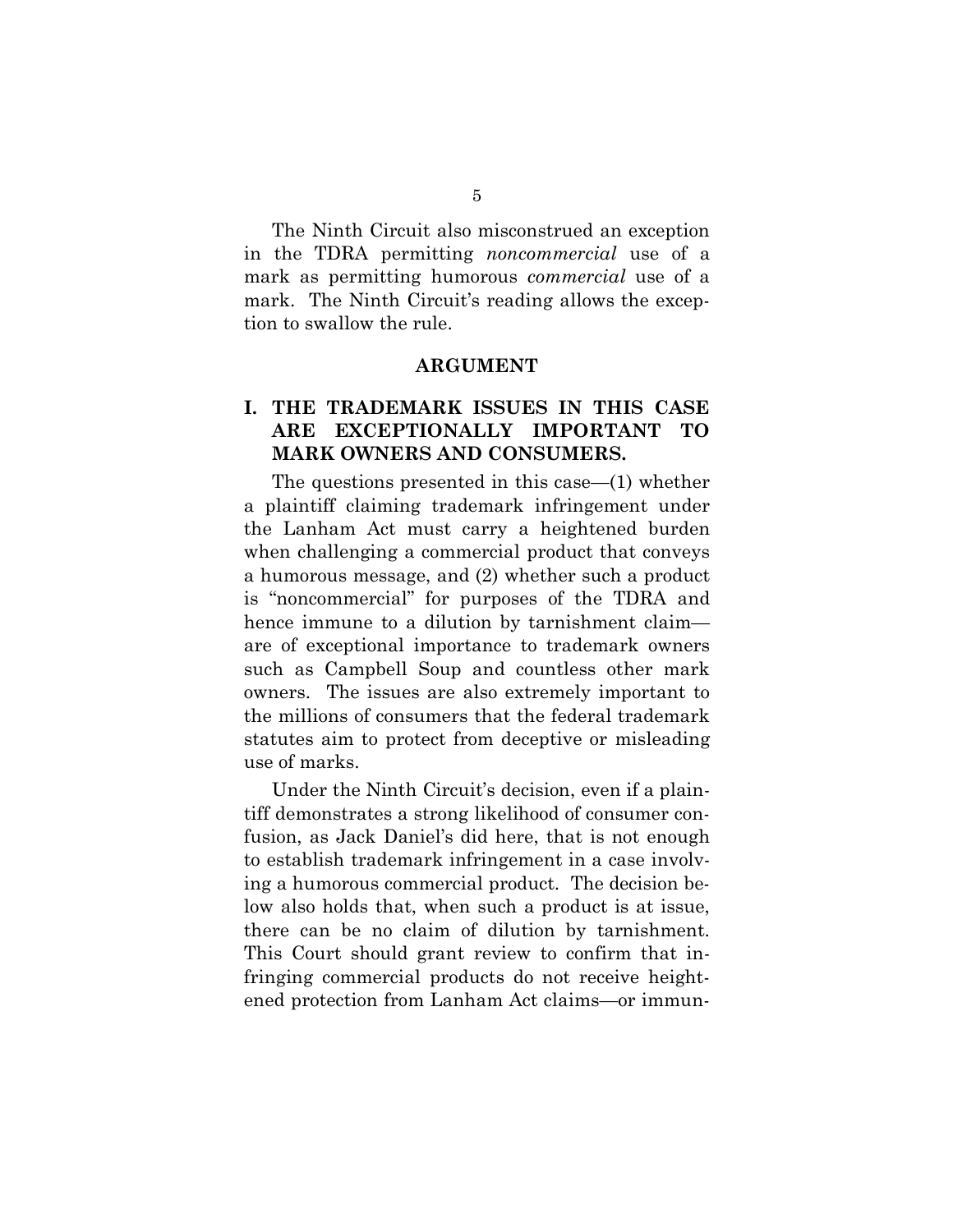ity from TDRA dilution claims—just because they are meant to be funny.

Trademarks and trade dresses help consumers make informed choices. They make it possible for consumers to identify the products they like made by manufacturers they know and trust. *See Matal v. Tam*, 137 S. Ct. 1744, 1751 (2017) ("It [a trademark] helps consumers identify goods and services that they wish to purchase, as well as those they want to avoid."); *Park 'N Fly, Inc. v. Dollar Park & Fly, Inc.*, 469 U.S. 189, 198 (1985) (trademarks "protect the ability of consumers to distinguish among competing producers"). Fans of Campbell's tomato soup, for example, can be confident about what they are getting when they see the famous red and white label bearing the distinctive Campbell's trademark. *See B & B Hardware, Inc. v. Hargis Indus., Inc.*, 575 U.S. 138, 142 (2015) ("The principle underlying trademark protection is that distinctive marks—words, names, symbols, and the like—can help distinguish a particular artisan's goods from those of others."). Of course, protection of trademarks also benefits mark owners by "secur[ing] to the owner of the mark the goodwill of his business." *Park 'N Fly*, 469 U.S. at 198.

The Lanham Act of 1946 is "[t]he foundation of current federal trademark law." *Tam*, 137 S. Ct. at 1752. "National protection of trademarks is desirable, Congress concluded, because trademarks foster competition and the maintenance of quality by securing to the producer the benefits of good reputation." *Park 'N Fly*, 469 U.S. at 198. Congress' objectives are undermined, however, by the creation of judge-made loopholes in the Lanham Act and TDRA.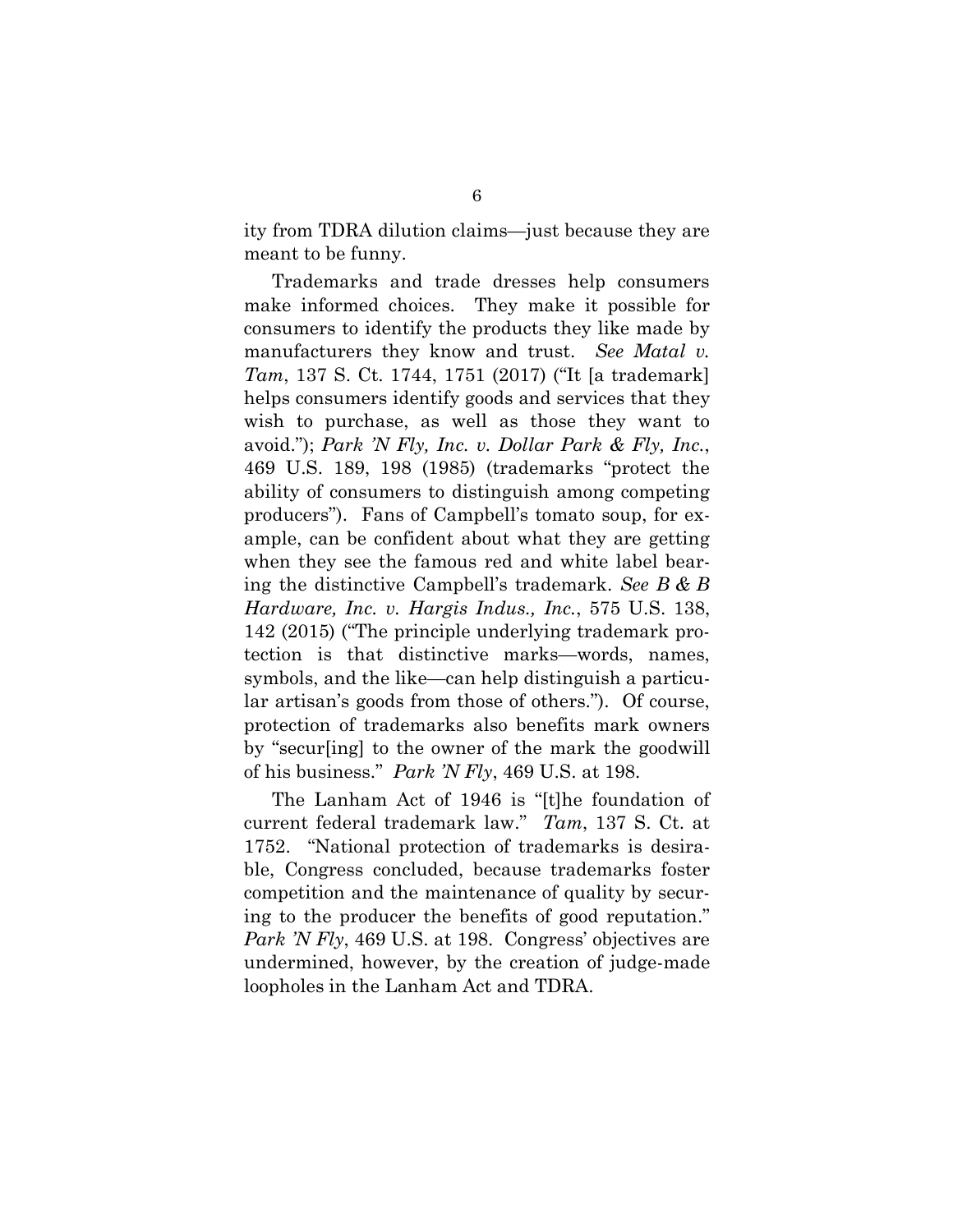Campbell Soup, like many other companies, uses trademarks and trade dresses to market its products. The company must be, and is, vigilant about protecting its trademark and trade dress rights from affront. *See*, *e.g.*, Complaint, *CSC Brands LP v. Chicken Soup for the Soul Publ'g, LLC*, No. 1:12-cv-06569 (D.N.J. Oct. 17, 2012) (suit to enjoin proposed launch of line of chicken soup products infringing Campbell Soup's trademarks and trade dresses); *Nabisco, Inc. v. PF Brands, Inc*., 191 F.3d 208 (2d Cir. 1999) (affirming grant of preliminary injunction to Campbell Soup subsidiary Pepperidge Farm, Inc., and holding that another company's goldfish-shaped cheddar cheese cracker would dilute the GOLDFISH® configuration mark).

As the owner of iconic marks, Campbell Soup has confronted trademark issues similar to those in the instant case for many years. *See*, *e.g*., *Grey v. Campbell Soup Co*., 650 F. Supp. 1166 (C.D. Cal. 1986), *aff'd*, 830 F.2d 197 (9th Cir. 1987). What has changed recently is the heightened burden that the Ninth Circuit imposes on Lanham Act plaintiffs in certain cases.

In *Grey*, the maker of "DOGIVA" dog biscuits and a "CATIVA" product for cats sued Campbell Soup in federal district court in California seeking declaratory relief.2 Campbell Soup, which at that time owned the GODIVA® trademark used in marketing choco-

<sup>2</sup> As in *Grey* and the instant case, infringers often file preemptive declaratory judgment actions against trademark owners in their forum of choice. The decision below will make the Ninth Circuit even more attractive to forum shoppers.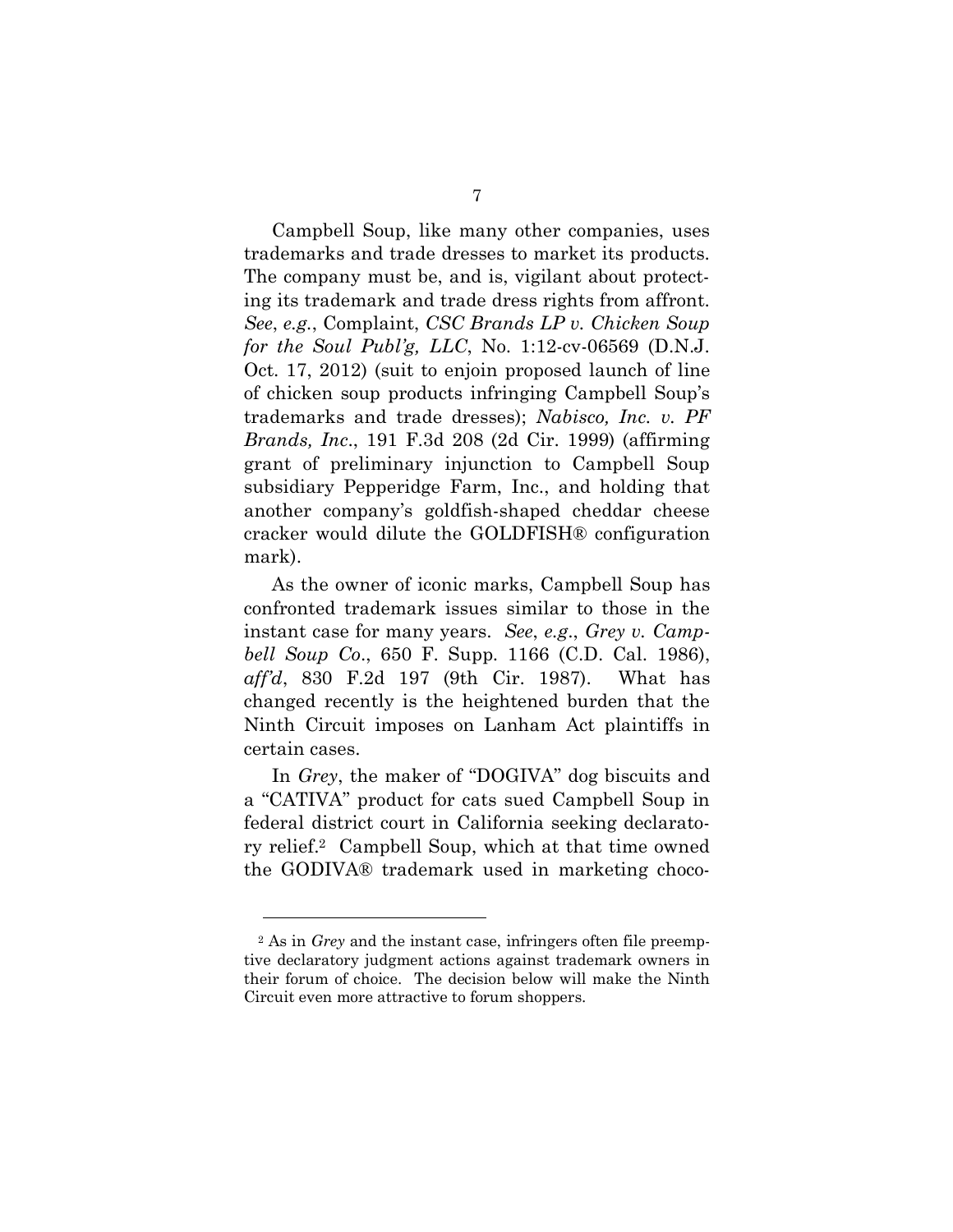lates, counterclaimed against plaintiff Grey for trademark infringement and dilution. After a bench trial, the district court ruled in Campbell Soup's favor. The Ninth Circuit affirmed without opinion.

*Grey* was litigated before the Ninth Circuit adopted the *Rogers* test, and so the district court decided Campbell Soup's infringement claim by applying the Lanham Act's traditional likelihood-of-confusion standard. The fact that plaintiff Grey "decided to use DOGIVA because it was a clever play on GODIVA," 650 F. Supp. at 1175, did not call for a different analysis. If the case had been litigated today, Grey might have argued that DOGIVA was intended to be a humorous commentary on the GODIVA® brand and thus was an expressive work, and the court might have imposed a heightened burden on Campbell Soup to show that the *Rogers* test was satisfied.

The sale of humorous commercial products that infringe Campbell Soup's marks and mimic its trade dresses continues to be a concern today. In July 2020, for example, Campbell Soup halted a third party's sale of T-shirts depicting a red and white Campbell's soup label but adding the words "Bat Soup" and "Now With COVID-19." The T-shirts, despite their apparent attempt to make light of the ongoing global pandemic, clearly infringed and tarnished the reputation of Campbell Soup's marks. A commercial product of this nature should not receive heightened protection from a Lanham Act claim merely because it uses morbid humor. Nor should the commercial sale of the T-shirts have qualified for the noncommercial use exception in the TDRA based on the product's message.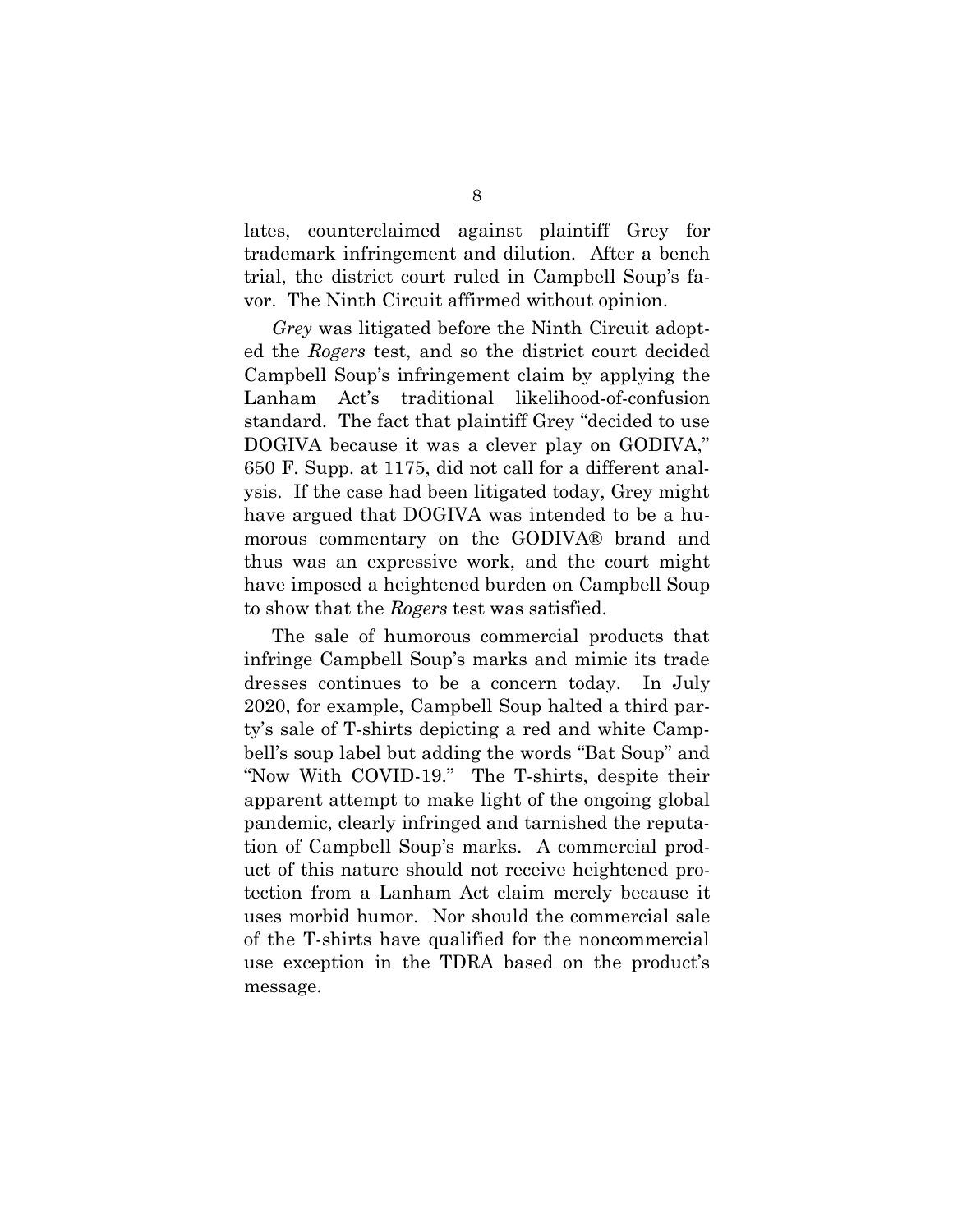In September 2020, Campbell Soup sent a ceaseand-desist letter to stop a third party from selling a product described on the packaging as "Goldfish" treats "for dogs and cats." The product, which resembled the Goldfish-shaped snacks made by Pepperidge Farm, infringed the GOLDFISH® word, logo, and configuration marks and misappropriated the company's trade dress. The look and labeling of the product likely would have confused consumers about whether Pepperidge Farm made the product. Such confusion would have been particularly damaging to Pepperidge Farm's reputation since the product presented a significant food safety problem. Its improper association with and resemblance to Pepperidge Farm's GOLDFISH® crackers easily could have caused confusion about whether the product was fit for human consumption. *See Grey*, 650 F. Supp. at 1175 ("Grey's use of DOGIVA and CATIVA also injures Campbell's business reputation because of the association which the public makes between DOGIVA and CATIVA treats for animals and GODIVA premium quality food products which are intended for human consumption."). It is not clear if the offending product was intended to convey a humorous message, but, regardless, a manufacturer should not be given license to deceive and potentially harm consumers, merely by invoking its purportedly comedic intent.

Campbell Soup also had to send a cease-and-desist letter to halt a third party's sale of Goldfish-shaped marijuana edibles. Products containing marijuana often use silly humor in their marketing, and it would be very dangerous if the Ninth Circuit's decision allowed the purveyors of such products to claim an en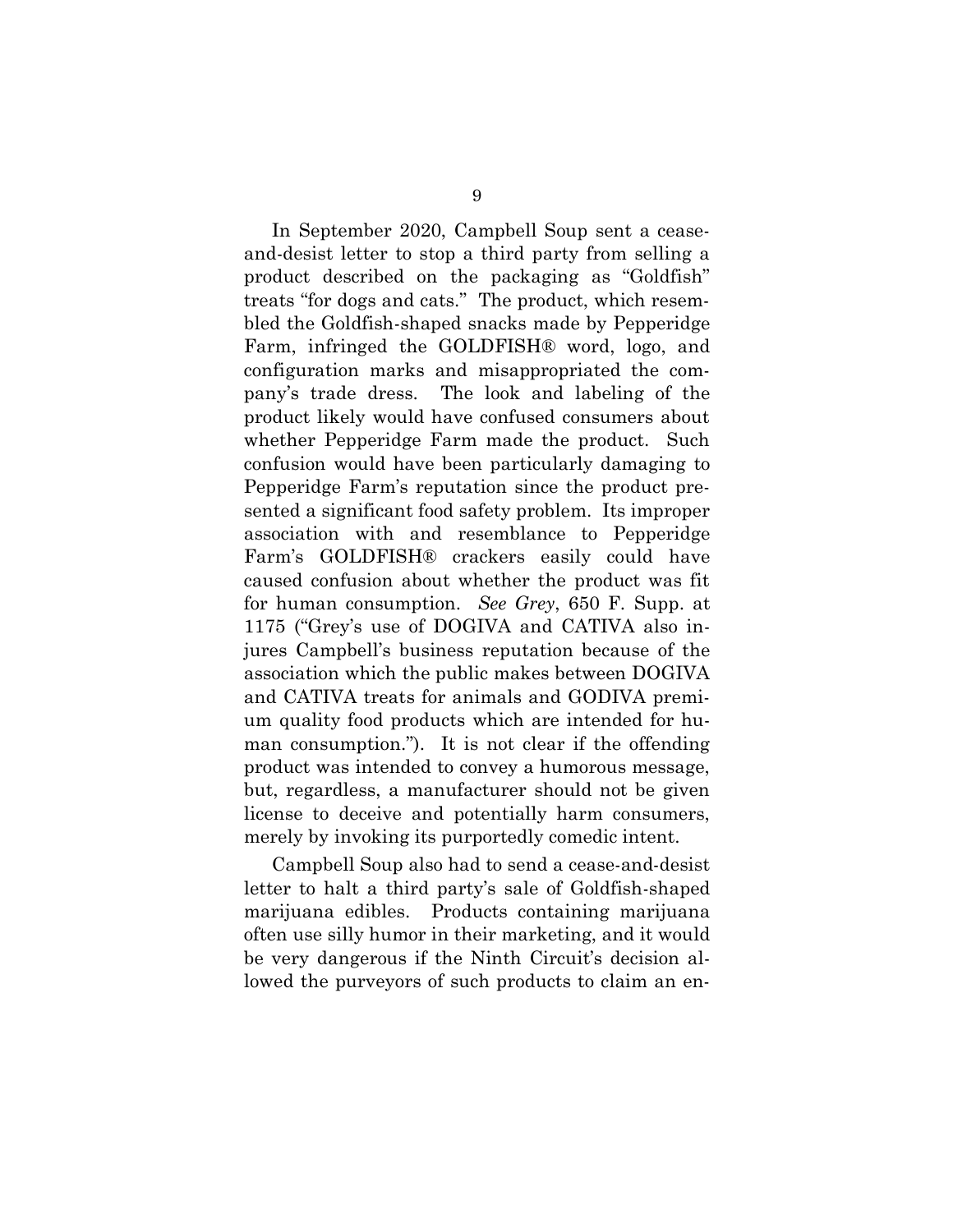titlement to heightened protection against Lanham Act claims.

Too, Campbell Soup has seen its share of infringing dog toys over the years. Examples include a chew toy designed to look like a bag of KETTLE® Brand Potato Chips; the toy used the words "Kennel Brand Doggie Chips" and "Spicy Bark." Campbell Soup sent a cease-and-desist letter in response. On another occasion, Campbell Soup sent a cease-and-desist letter to those responsible for a dog toy closely resembling a red and white Campbell's soup can but substituting the words "Canine's ToMUTTo soup" for Campbell's tomato soup.

The instant case involves a chew toy for dogs, but the trademark issues raised frequently arise in litigation involving a variety of humorous commercial products. The petition for certiorari cites conflicting decisions of the Second, Fourth, Fifth, Seventh, Eighth, and Tenth Circuits. *See* Pet. 18-22. The questions presented here not only have divided the circuits but are recurring issues.

The cases cited in the petition, moreover, represent just the tip of the iceberg. Numerous reported cases involve humorous commercial products that mimic the trademarks of leading food and beverage brands. *See*, *e.g.*, *Starbucks Corp. v. Wolfe's Borough Coffee, Inc*., 736 F.3d 198 (2d Cir. 2013) ("Mister Charbucks" coffee); *Hormel Foods Corp. v. Jim Henson Productions, Inc*., 73 F.3d 497 (2d Cir. 1996) (Muppet named "SPA'AM"); *Anheuser-Busch, Inc. v. Balducci Publications*, 28 F.3d 769 (8th Cir. 1994) ("Michelob Oily" ad parody); *Anheuser-Busch, Inc. v. L & L Wings, Inc*., 962 F.2d 316 (4th Cir. 1992)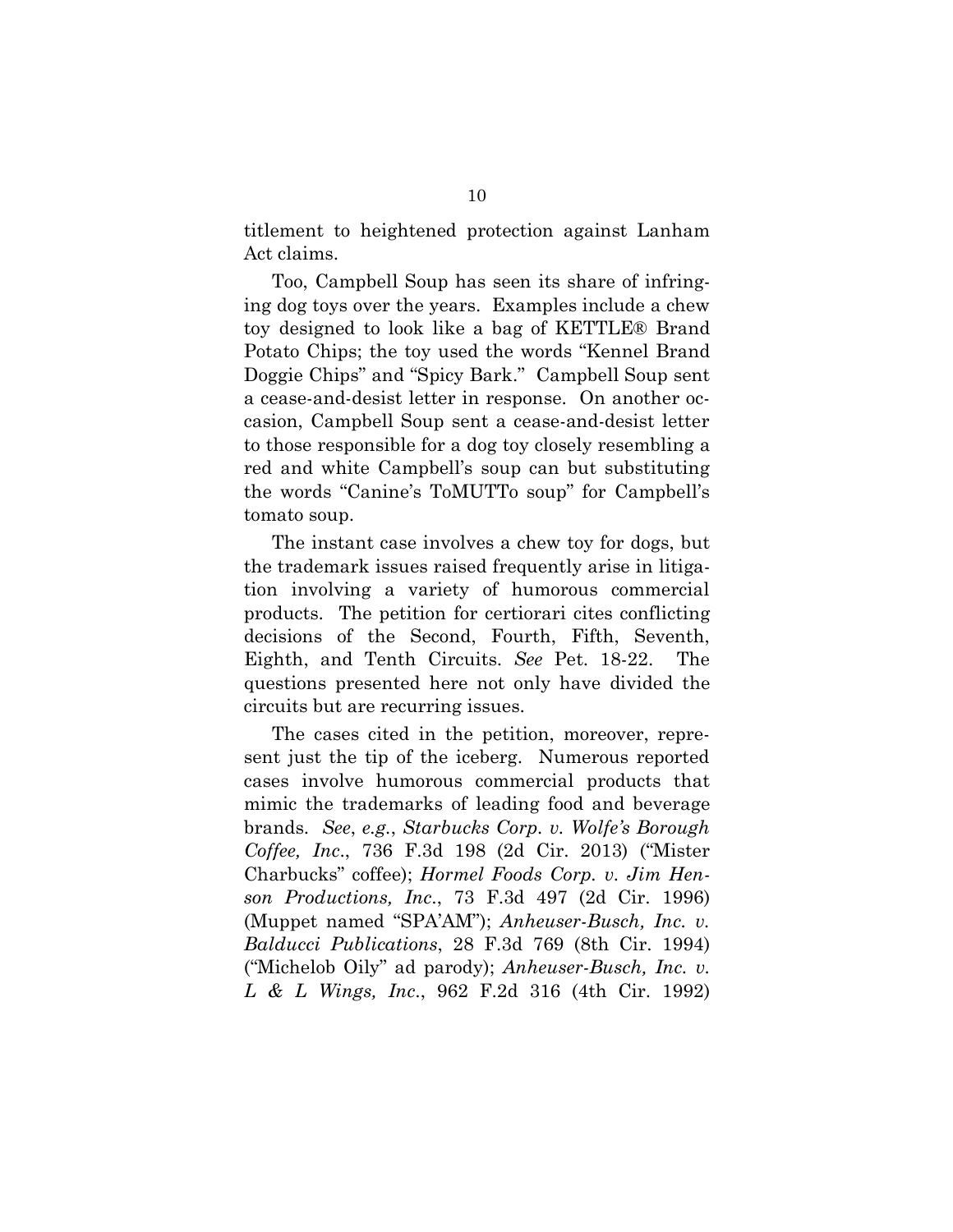("King of Beaches" T-shirt resembling Budweiser label); *Anheuser-Busch, Inc. v. VIP Products, LLC*, 666 F. Supp. 2d 974 (E.D. Mo. 2008) ("ButtWiper" dog toy); *Kraft Foods Holdings, Inc. v. Helm*, 205 F. Supp. 2d 942 (N.D. Ill. 2002) ("King VelVeeda" website); *American Dairy Queen Corp. v. New Line Productions, Inc*., 35 F. Supp. 2d 727 (D. Minn. 1998) ("Dairy Queens" movie); *Schieffelin & Co. v. Jack Co. of Boca*, 850 F. Supp. 232 (S.D.N.Y. 1994) ("Dom Popignon" popcorn); *Grey v. Campbell Soup Co*., 650 F. Supp. 1166 (C.D. Cal. 1986) ("DOGIVA" dog biscuits), *aff'd*, 830 F.2d 197 (9th Cir. 1987). And these are just the cases involving food and beverage trademarks. Many more cases could be cited involving marks in a variety of other industries.

Ultimately, the Ninth Circuit's decision threatens mark owners with loss of control over their marks and reputations. A single offending dog toy may not have such an effect. But the Ninth Circuit's decision will encourage a proliferation of purportedly humorous commercial products that in fact infringe trademarks and deceive consumers. A brand's carefully cultivated image may be irreparably damaged as a result. *See*, *e.g*., *Societe Des Produits Nestle, S.A. v. Casa Helvetia, Inc.*, 982 F.2d 633, 640 (1st Cir. 1992) ("[I]rreparable harm flows from an unlawful trademark infringement as a matter of law."); *S & R Corp. v. Jiffy Lube Int'l, Inc.*, 968 F.2d 371, 378 (3d Cir. 1992) (same). This Court should review the Ninth Circuit's decision in this case, which rewrites the Lanham Act, to prevent such an outcome.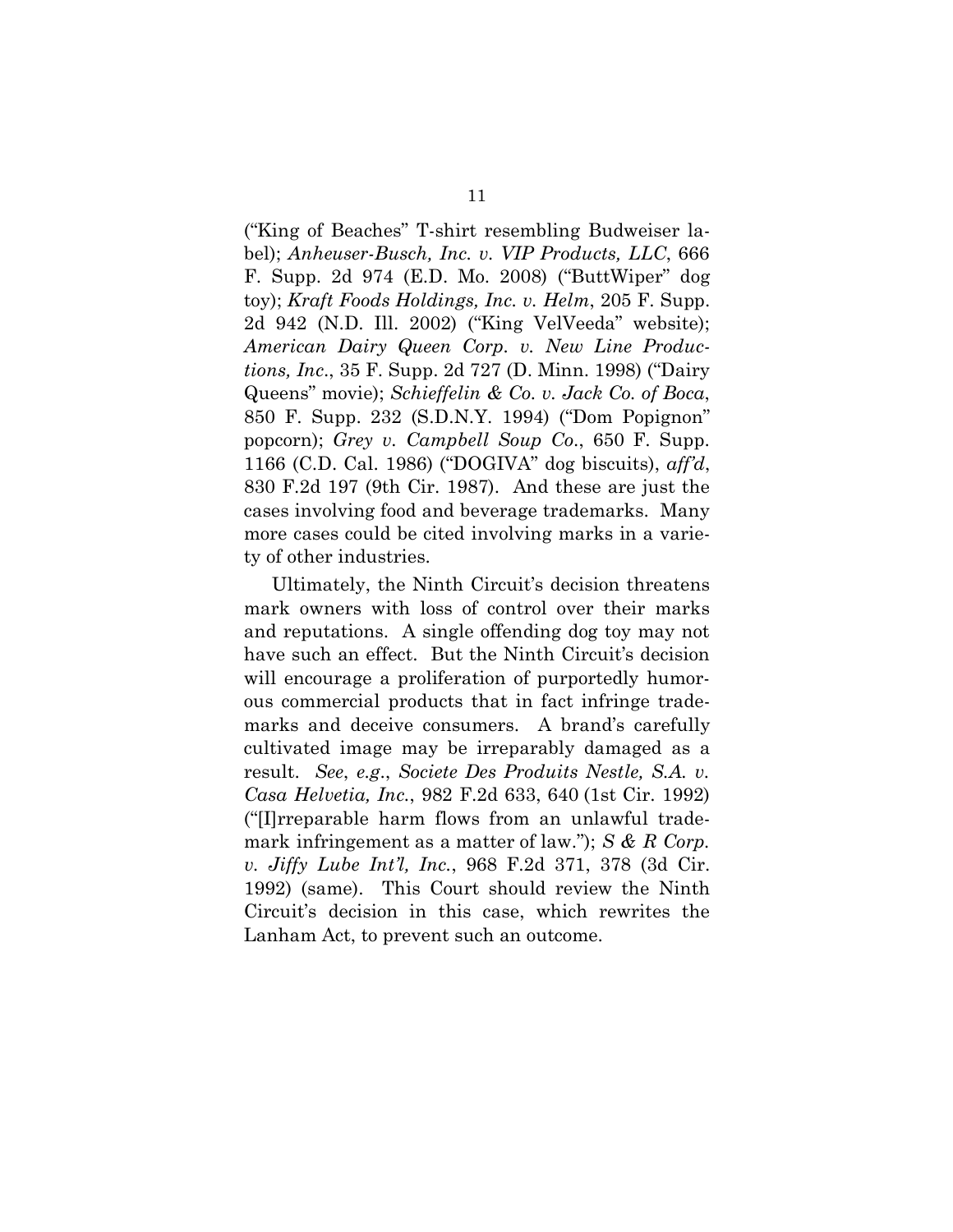## **II. THE NINTH CIRCUIT HAS SIGNIFICANTLY UNDERMINED THE ACTS OF CONGRESS PROTECTING TRADEMARK AND TRADE DRESS RIGHTS.**

With the decision below, the Ninth Circuit has blown gaping holes in both the Lanham Act and the TDRA, statutes enacted by Congress to protect trademarks and trade dresses from infringement and dilution. In the Ninth Circuit, a plaintiff now carries a "heightened burden" on a trademark infringement claim—and has no chance to prevail on a dilution by tarnishment claim—when the defendant blends humor with its use of the plaintiff's mark to sell a commercial product.

### **A. The Ninth Circuit Has Rewritten the Lanham Act to Impose a Heightened Burden With No Basis in the Statutory Text.**

The Lanham Act "creates a federal cause of action for trademark infringement. The owner of a mark, whether registered or not, can bring suit in federal court if another is using a mark that too closely resembles the plaintiff's." *B & B Hardware*, 575 U.S. at 144. Under the Lanham Act, the touchstone for infringement liability is likelihood of confusion. *See* 15 U.S.C. § 1114(1)(a) and § 1125(a)(1)(A).

The Ninth Circuit held in this case, however, that the Lanham Act and its likelihood-of-confusion test do not apply to "expressive works" unless the plaintiff first shows "that the defendant's use of the mark is either (1) not artistically relevant to the underlying work or (2) explicitly misleads consumers as to the source or content of the work." Pet. App. 10a (quotation marks omitted). In so holding, the Ninth Circuit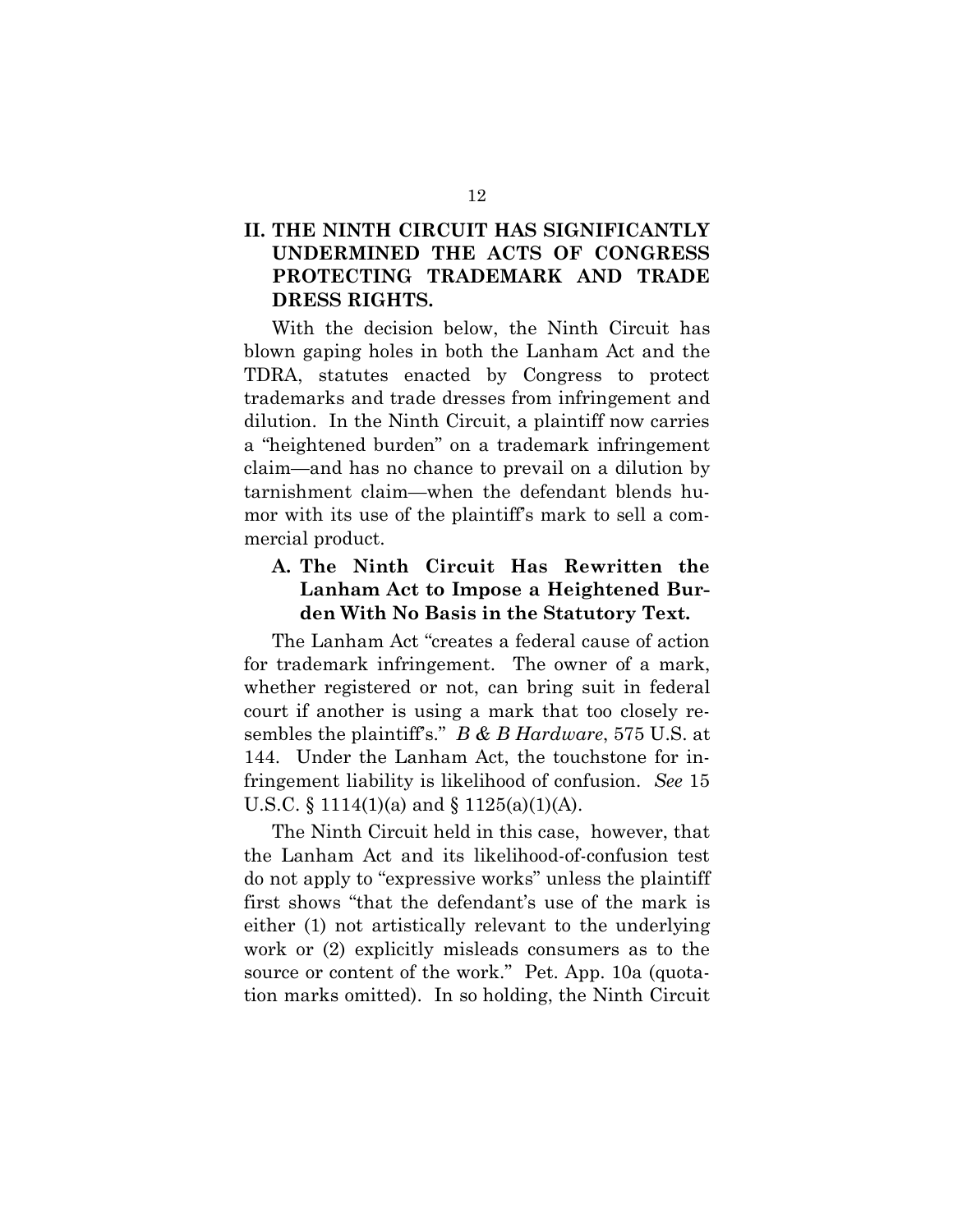hit Lanham Act plaintiffs with a double whammy. The bar for a defendant to show that its use of another's mark qualifies as an "expressive work" is set very low, while the bar for plaintiffs to show that the use is "not artistically relevant" or "explicitly misleads consumers" is set very high.

The Ninth Circuit set a very low bar for status as an expressive work, saying that "we analyze whether the work is communicating ideas or expressing points of view." Pet. App. 10a (quotation marks omitted). The Ninth Circuit explained that "[a] work need not be the expressive equal of *Anna Karenina* or *Citizen Kane* to satisfy this requirement, and is not rendered non-expressive simply because it is sold commercially." *Id*. at 10a-11a (quotation marks and citations omitted). A commercial product that conveys a little lowbrow humor easily passes the Ninth Circuit's test. The court held that VIP Product's "Bad Spaniels dog toy, although surely not the equivalent of the *Mona Lisa*, is an expressive work" simply because it communicates "a silly message." *Id*. at 11a. "Great creative artistry" is not required for a product to be an expressive work under the Ninth Circuit's test. *Id*. (quotation marks omitted).

Once a humorous commercial product clears this low hurdle and is classified as an expressive work, the Ninth Circuit requires the Lanham Act plaintiff to establish "one of the two requirements in the test set forth in *Rogers v. Grimaldi*, 875 F.2d 994 (2d Cir. 1989)." Pet. App. 10a. The plaintiff must show that the defendant's use of its mark "is either (1) not artistically relevant to the underlying work or (2) explicitly misleads consumers as to the source or content of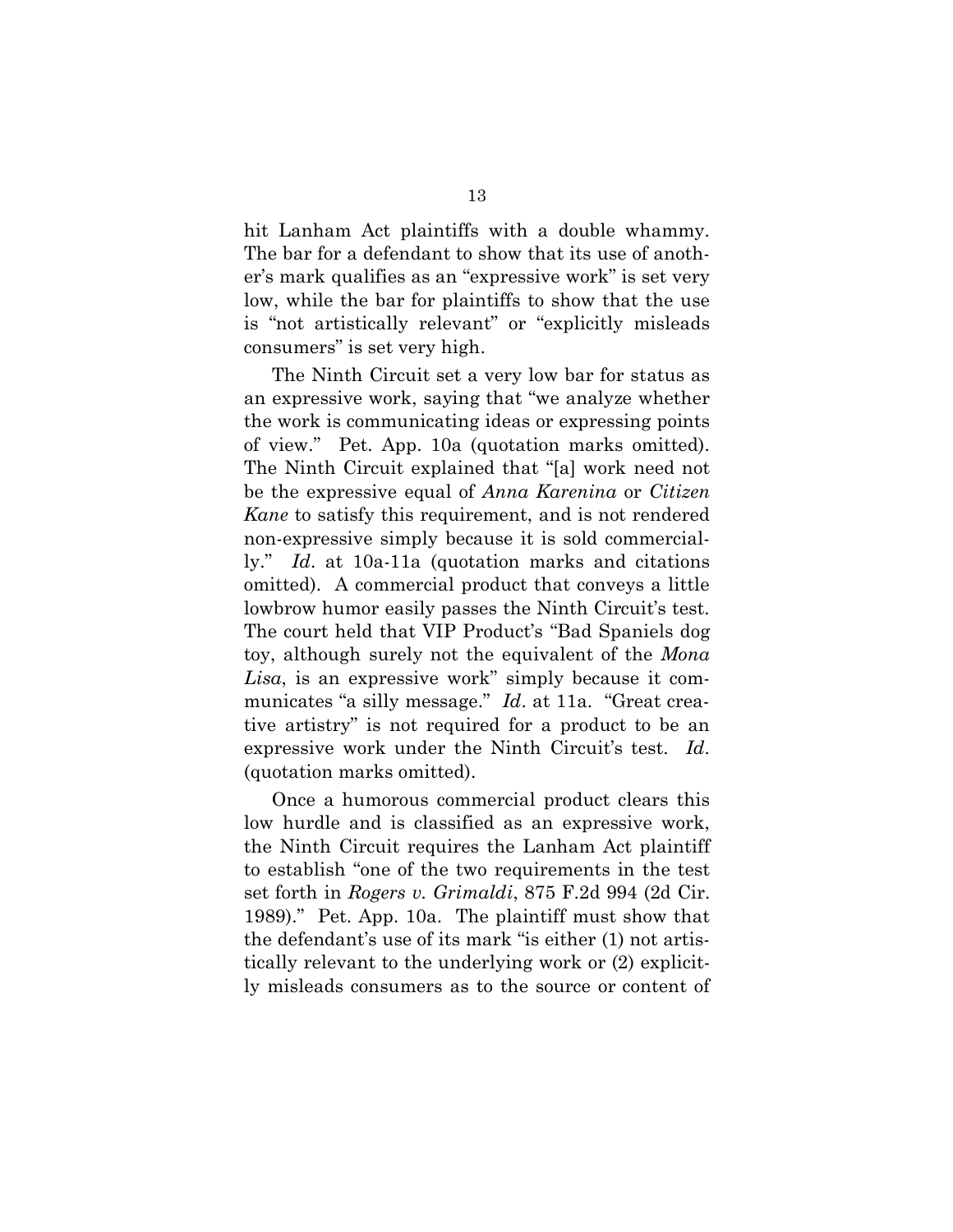the work." *Id*. (quotation marks omitted).3 After finding that the "Bad Spaniels" dog toy was an expressive work, the Ninth Circuit remanded to the district court to determine if Jack Daniel's can satisfy the two-prong *Rogers* test. Pet. App. 13a.

The Ninth Circuit thus saddles Lanham Act plaintiffs with a "heightened burden." *Gordon v. Drape Creative, Inc.*, 909 F.3d 257, 264 (9th Cir. 2018). If the defendant makes the threshold showing that its allegedly infringing use is part of an expressive work, "then the plaintiff claiming trademark infringement bears a heightened burden—the plaintiff must satisfy not only the likelihood-of-confusion test but also at least one of *Rogers*'s two prongs." *Id*. "If the plaintiff satisfies both elements, it still must prove that its trademark has been infringed by showing that the defendant's use of the mark is likely to cause confusion." *Id*. at 265.

Satisfying either prong of *Rogers* is a tough task in the Ninth Circuit. The first prong—which asks a plaintiff to show that the defendant's use of the mark is not artistically relevant to the expressive work—is met only if "the use of the mark is arbitrary." *Twentieth Century Fox Television*, 875 F.3d at 1198. From the defendant's perspective, "[t]he bar is set low: the level of relevance merely must be above zero." *Id*. (quotation marks omitted). From the vantage of the

<sup>3</sup> Although the Second Circuit developed the *Rogers* test to judge the "use of a trademark in the title of an expressive work," the Ninth Circuit has "extended the *Rogers* test beyond a title." Pet. App. 10a.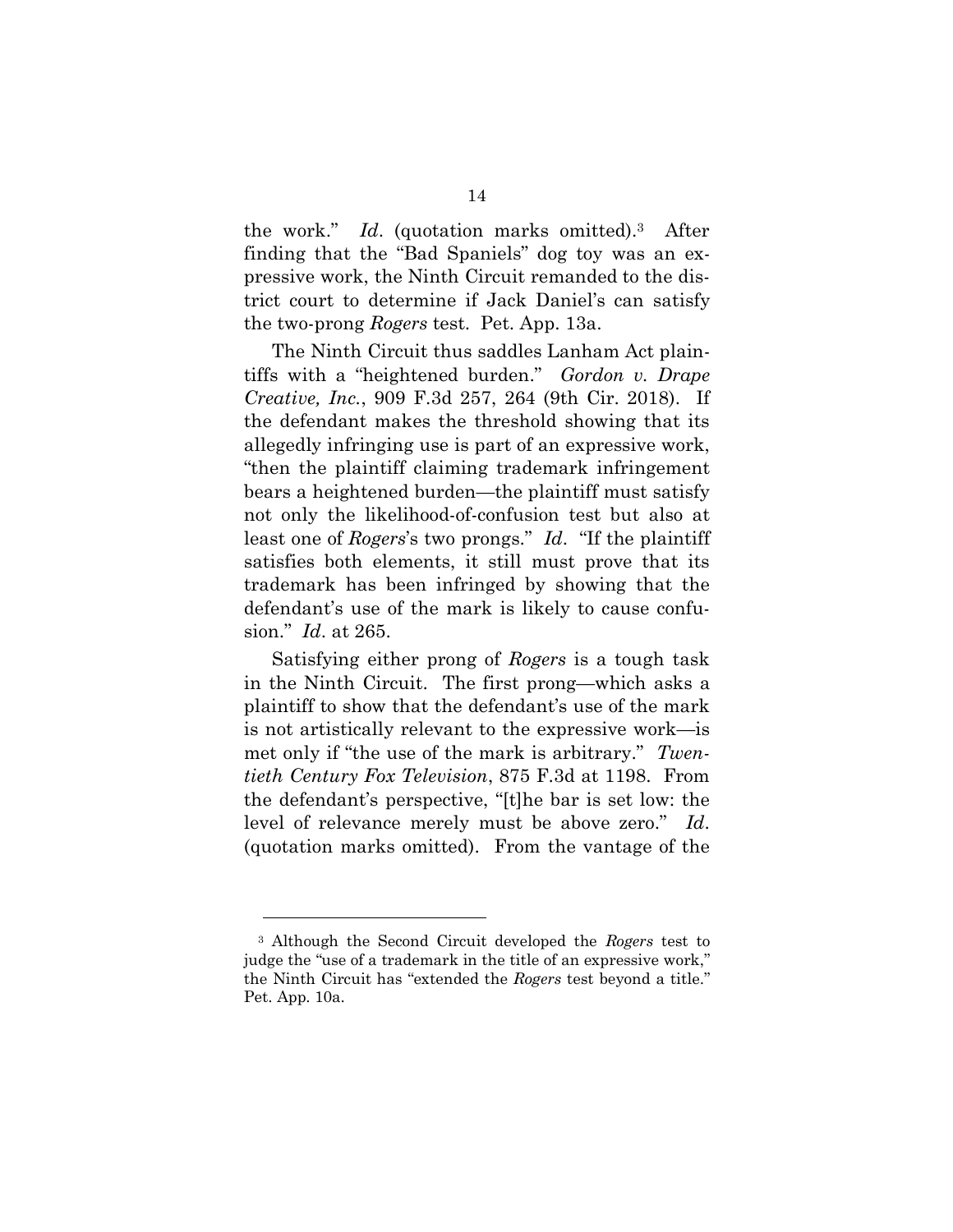plaintiff who must show that this prong is met, the bar is a high one.

The second *Rogers* prong is also difficult to establish in the Ninth Circuit. "To fail the second prong of the *Rogers* test, it is key that the [defendant] must *explicitly* mislead consumers." *Id*. at 1199 (quotation marks, brackets, and ellipses omitted; emphasis in original). "We must ask not only about the likelihood of consumer confusion but also whether there was an 'explicit indication,' 'overt claim,' or 'explicit misstatement' that caused such consumer confusion." *Id*. (quoting *Rogers*, 875 F.2d at 1001; other quotation marks omitted).

Given the Ninth Circuit's cases, it is no surprise that plaintiffs subject to *Rogers* have not fared well in that court. In 2018, the Ninth Circuit noted that "on every prior occasion in which we have applied the [*Rogers*] test, we have found that it barred an infringement claim as a matter of law." *Gordon*, 909 F.3d at 261. In *Gordon*, the Ninth Circuit finally broke that streak, holding that one of the *Rogers* prongs presented a triable issue of fact in that case.

Importantly, the heightened burden imposed by the Ninth Circuit on some Lanham Act plaintiffs under *Rogers*—requiring them to show that the use of the mark is not artistically relevant to the work or that the use explicitly misleads consumers—has no basis in the Lanham Act's text. The operative language of the statute asks if "the defendant's use of a mark in commerce 'is likely to cause confusion, or to cause mistake, or to deceive' with regards to the plaintiff's mark." *B & B Hardware*, 575 U.S. at 144 (quoting 15 U.S.C. § 1114(1)(a) and § 1125(a)(1)(A)).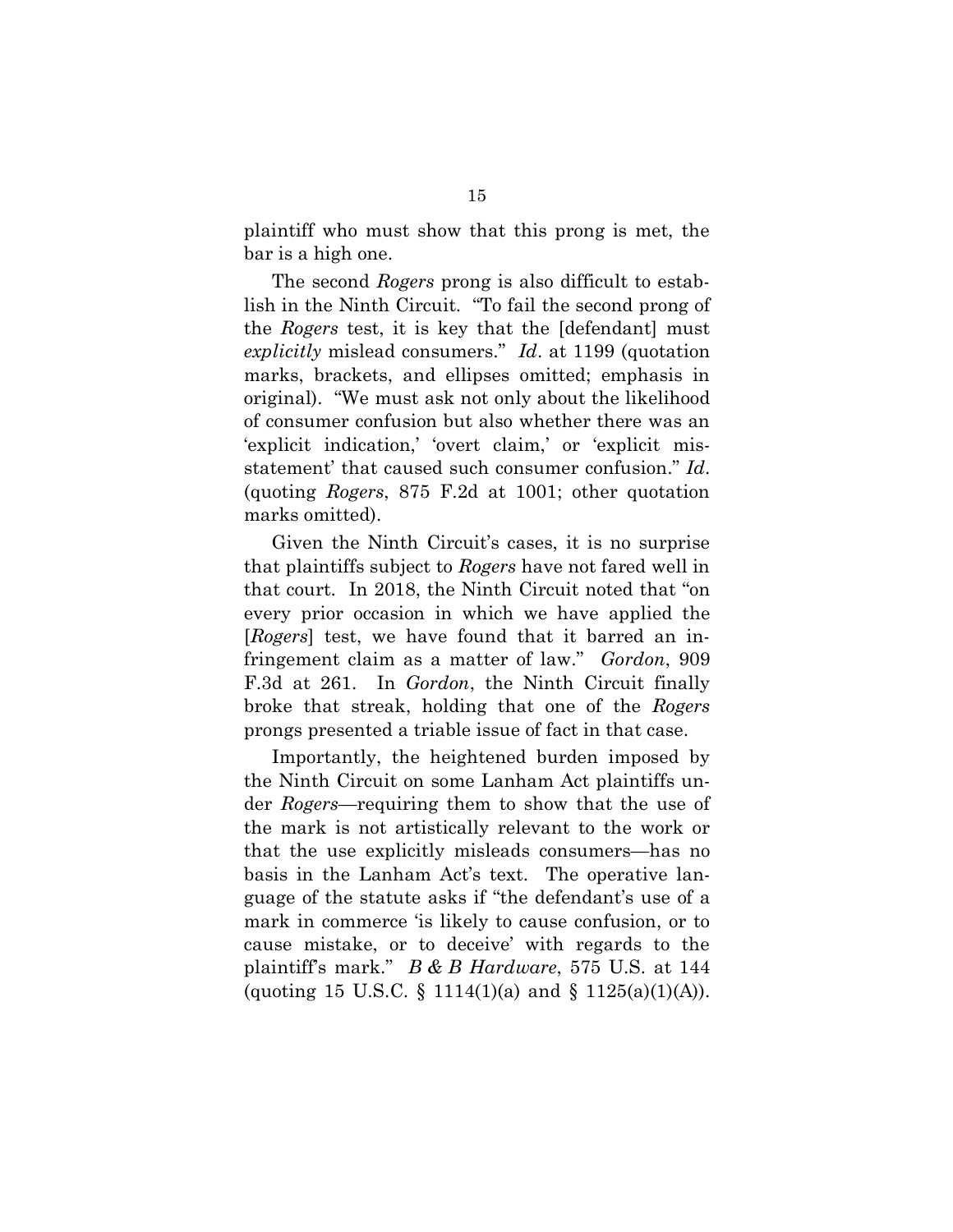The Lanham Act does not draw a distinction between expressive and non-expressive works; nor does it ask whether a challenged use has artistic relevance to the work or explicitly misleads.

This Court has emphasized that the Lanham Act must be interpreted based on "the statute's language, structure, and history." *Romag Fasteners, Inc v. Fossil, Inc.*, 140 S. Ct. 1492, 1497 (2020). *See B & B Hardware*, 575 U.S. at 151 (construing the Lanham Act based on its "text" and "structure"); *Park 'N Fly*, 469 U.S. at 194 (interpreting the Lanham Act based on "the ordinary meaning" of "the language employed by Congress"). And the statute must not be interpreted, this Court has said, by "read[ing] into [it] words that aren't there." *Romag Fasteners*, 140 S. Ct. at 1495. Here, "[o]ne searches the language of the Lanham Act in vain to find any support" for the heightened burden that the Ninth Circuit imposes on some plaintiffs. *Park 'N Fly*, 469 U.S. at 196.

The Ninth Circuit has said that "the *Rogers* test is a limiting construction of the Lanham Act" informed by First Amendment considerations. *Twentieth Century Fox Television*, 875 F.3d at 1196 n.1. It has also said that it uses *Rogers* "to determine *whether* the Lanham Act *applies*." *Id*. at 1196 (emphases added). *See* Pet. App. 10a ("[W]e have held that the Lanham Act only applies to expressive works if the plaintiff establishes one of the two requirements in the test set forth in *Rogers*").

The First Amendment, however, does not authorize the Ninth Circuit to rewrite the Lanham Act or to decide not to apply the statute. It is the prerogative of Congress to determine the content and scope of the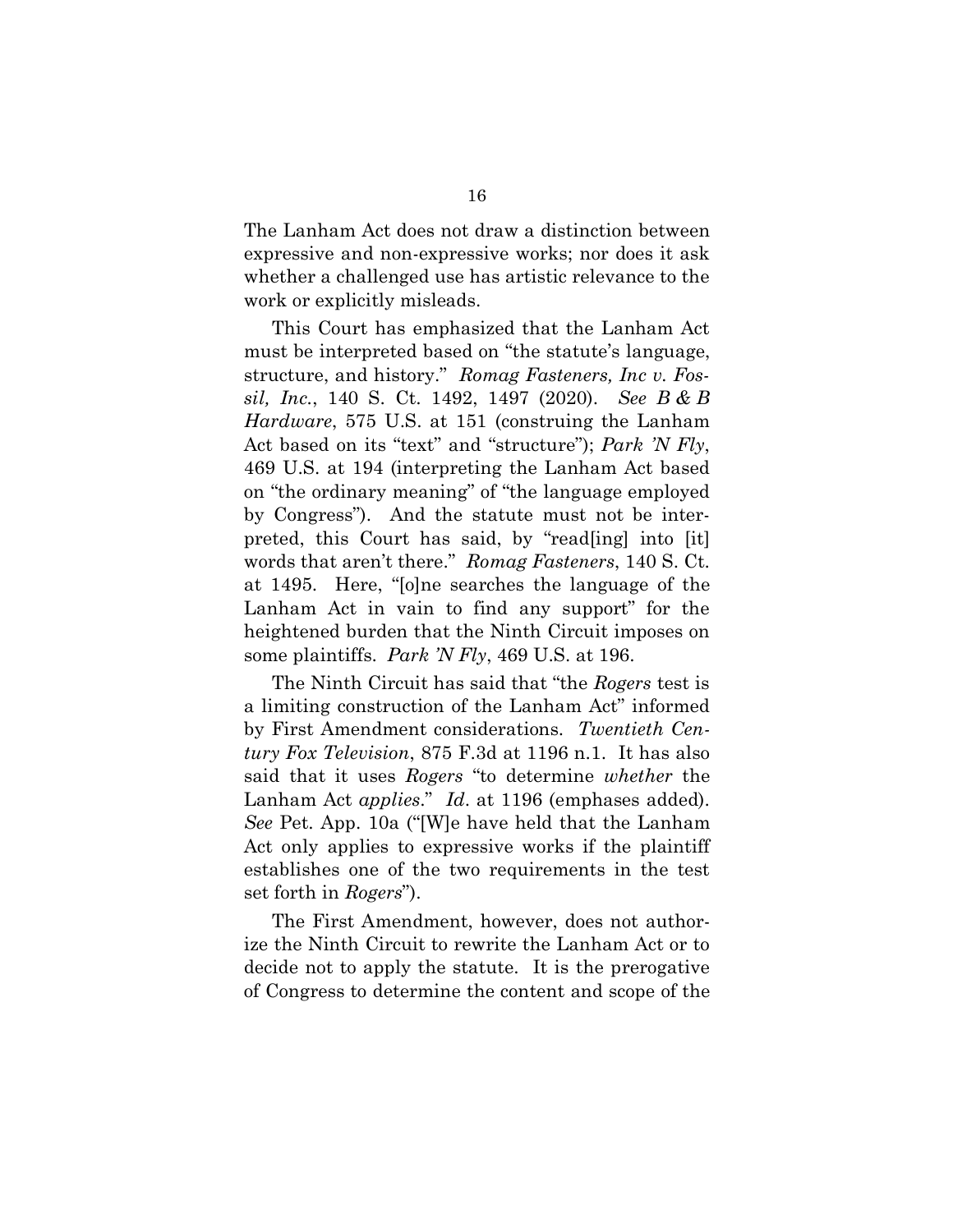statute. In a Lanham Act case, a court's "limited role is to read and apply the law those policymakers have ordained." *Romag Fasteners*, 140 S. Ct. at 1497.

In Lanham Act cases, as in others, courts "may interpret ambiguous statutory language to avoid serious constitutional doubts." *Iancu v. Brunetti*, 139 S. Ct. 2294, 2301 (2019) (quotation marks omitted). "But that canon of construction applies only when ambiguity exists." *Id*. Therefore, even if a suggested "reading would eliminate First Amendment problems, we may adopt it only if we can see it in the statutory language." *Id*. To the extent that First Amendment issues might arise from certain applications of the Lanham Act, they "cannot be fixed" by "rewriting the statute." *Id*. at 2302 (Alito, J., concurring).

The avoidance canon does not come into play here, for two reasons. First, the Ninth Circuit has not found the Lanham Act to be ambiguous in any relevant respect, and that court does not pretend that the *Rogers* test may be gleaned from the text of the statute. The trial court had no trouble applying the likelihood-of-confusion test in this case.

Second, the relevant provisions of the Lanham Act are constitutional. Imposing trademark infringement liability when a defendant's commercial use of another's mark causes significant consumer confusion clearly comports with the First Amendment. The Lanham Act's express purposes include "making actionable the deceptive and misleading use of marks" and "prevent[ing] fraud and deception … by the use of … colorable imitations of registered marks." 15 U.S.C. § 1127. This Court has long recognized that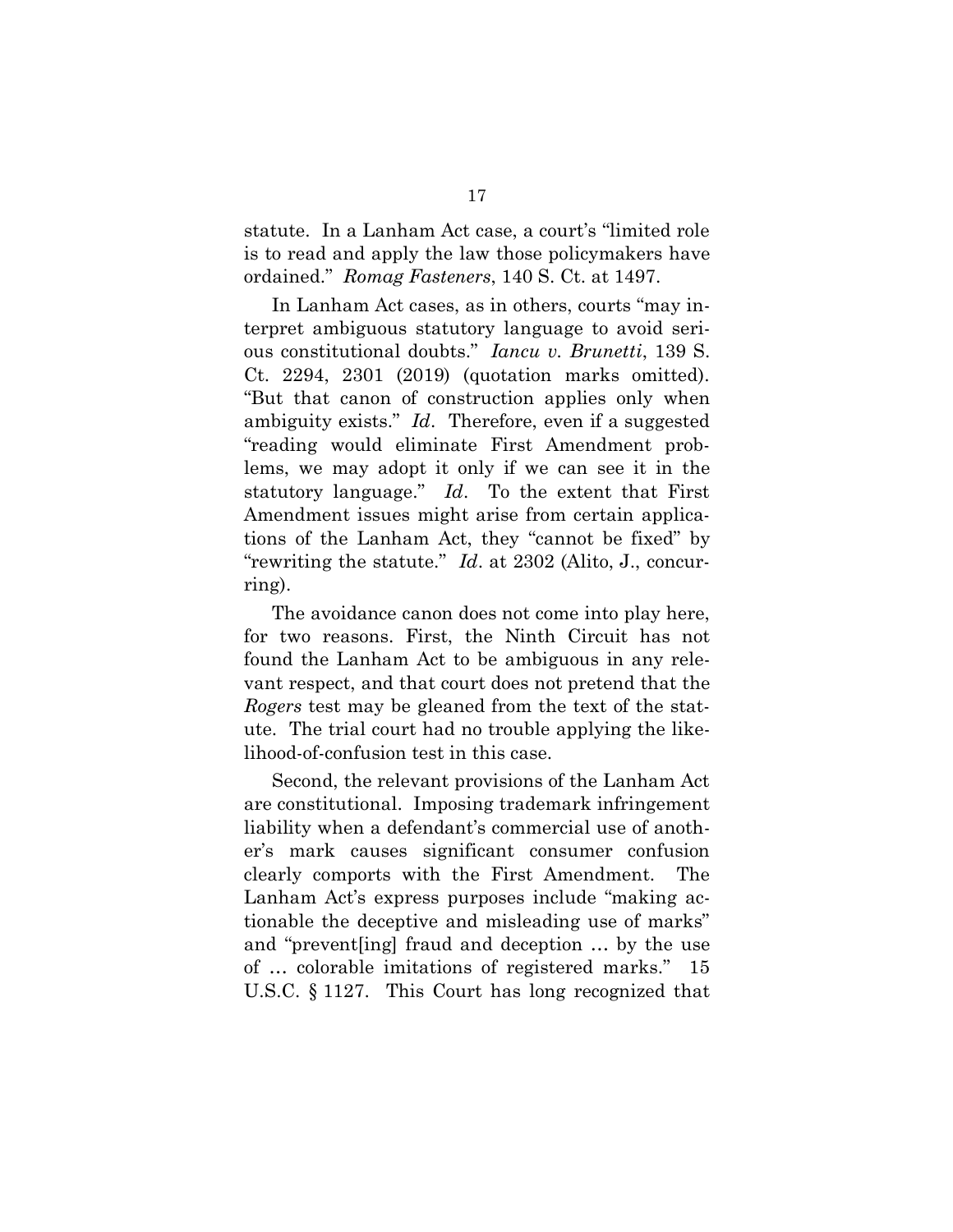Congress "constitutionally may regulate 'deceptive or misleading' commercial speech" through laws protecting trademark rights. *San Francisco Arts & Athletics, Inc. v. U.S. Olympic Comm.*, 483 U.S. 522, 535 n.12 (1987). Indeed, "regulating confusing uses … is within normal trademark bounds." *Id*. *See also Tam*, 137 S. Ct. at 1768 (opinion of Kennedy, J.) ("It is well settled" that trademark laws may protect consumers and mark owners from "confusing or misleading" uses). Because the dog toy at issue is clearly deceptive—the trial court credited expert evidence that 29% of potential purchasers "are likely to be confused or deceived" by the toy (Pet. App. 49a)—imposing liability under the Lanham Act's likelihood-of-confusion standard (without the added *Rogers* burden) raises no First Amendment problem.

The Ninth Circuit did not quarrel with the trial court's application of the likelihood-of-confusion test, and it has allowed that "[o]rdinarily, this test strikes a comfortable balance between the Lanham Act and the First Amendment." *Gordon*, 909 F.3d at 264 (quotation marks omitted). The Ninth Circuit has no warrant to rewrite unambiguous provisions of the Lanham Act based on general First Amendment principles, especially since the Lanham Act already takes First Amendment considerations into account. Unless a given application of the Lanham Act's plain text would be unconstitutional, a court's "limited role is to read and apply the law" that Congress passed. *Romag Fasteners*, 140 S. Ct. at 1497.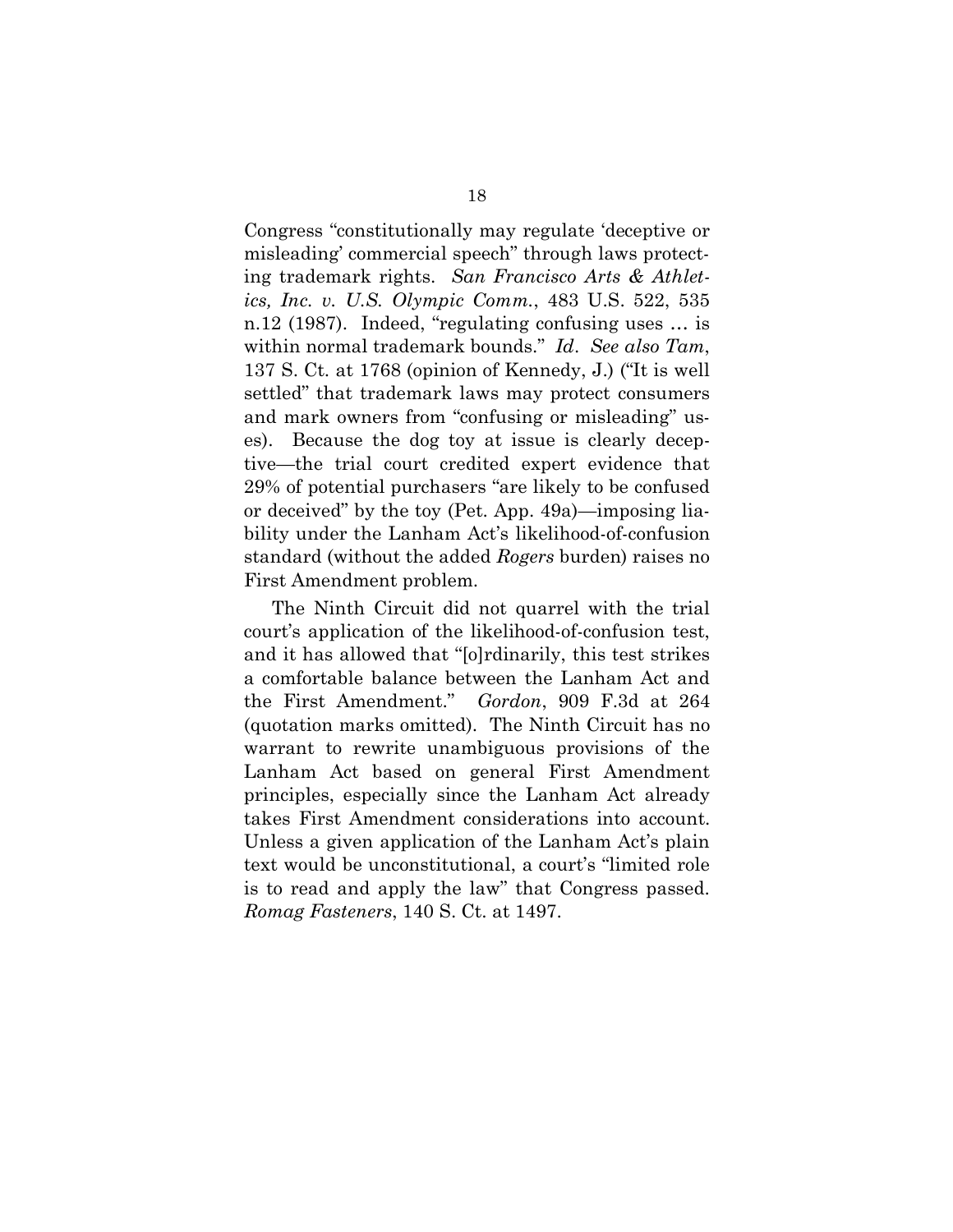### **B. The Ninth Circuit Has Transformed the TDRA's "Noncommercial Use" Exception to Authorize Commercial Use of a Mark.**

After rewriting the Lanham Act to make it extremely difficult to secure relief from an infringing but humorous use of another's trademark, the Ninth Circuit blue-penciled the TDRA to make it impossible to challenge a humorous commercial product as dilution by tarnishment.

In enacting the TDRA in 2006, Congress strengthened an earlier statute, the Federal Trademark Dilution Act of 1995 ("FTDA").4 In both Acts, Congress "create[d] a cause of action for trademark dilution conduct that lessens the association consumers have with a trademark." *Romag Fasteners*, 140 S. Ct. at 1495. The TDRA provides for two types of dilution claims: dilution by blurring and dilution by tarnishment. This case concerns the latter type.

The TDRA defines dilution by tarnishment as the "association arising from the similarity between a mark or trade name and a famous mark that harms the reputation of the famous mark." 15 U.S.C.  $§ 1125(c)(2)(C)$ . The TDRA generally entitles the owner of a famous mark to injunctive relief if another person "commences uses of a mark or trade name in commerce that is likely to cause dilution by blurring or dilution by tarnishment of the famous mark." *Id*.

<sup>4</sup> Congress passed the TDRA in response to *Moseley*, in which this Court held that the FTDA required a showing of actual dilution rather than a likelihood of dilution. The TDRA now provides relief if the plaintiff shows that the defendant's use of its famous mark is "likely to cause dilution." 15 U.S.C. § 1125(c)(1).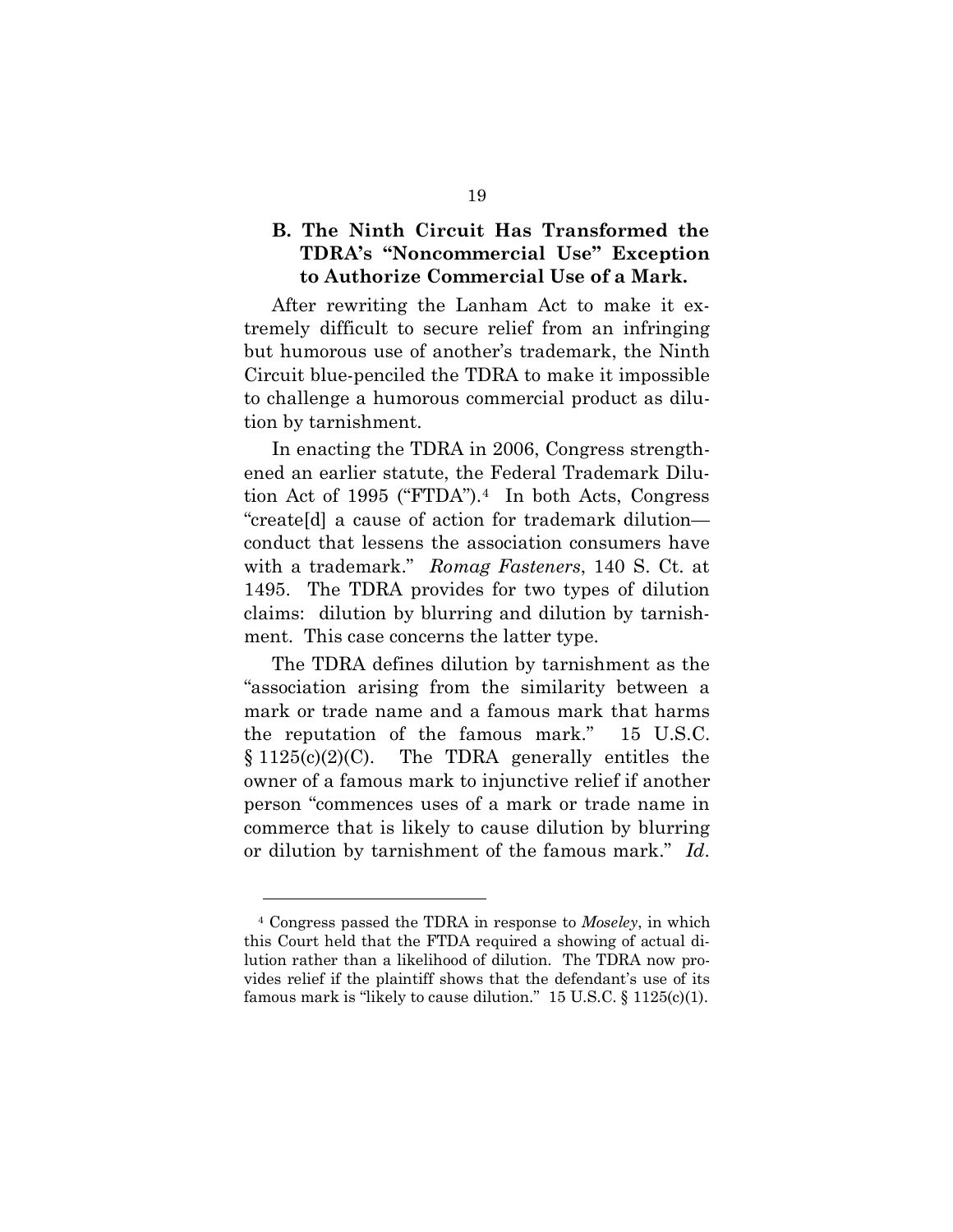§ 1125(c)(1). And, unlike the Lanham Act, the TDRA does not require plaintiffs to prove confusion. *See id*. (authorizing injunctive relief as a remedy for dilution "regardless of the presence or absence of actual or likely confusion, of competition, or of actual economic injury").

An exception in the TDRA provides that certain uses are not actionable as dilution, including "[a]ny noncommercial use of a mark." *Id.*  $\S 1125(c)(3)(C)$ . The Ninth Circuit held in this case that this exception for *noncommercial* use of another's mark actually authorizes the opposite—*commercial* use of a mark so long as the use is combined with humor. Thus, in cases involving humorous commercial products, the Ninth Circuit reads the exception to swallow the rule. 5

The Ninth Circuit held that VIP Products was entitled to judgment as a matter of law on Jack Daniel's dilution by tarnishment claim because, although VIP used Jack Daniel's trade dress and bottle design to sell its dog toys, it "also used [them] to convey a humorous message." Pet. App. 13a. Using another's trademark and some dog-related humor to sell a

<sup>5</sup> The TDRA contains a separate exception for parody. That exception permits "fair use" of a famous mark, including "parodying, criticizing, or commenting upon" a mark, so long as the use is "other than as a designation of source for the person's own goods or services." 15 U.S.C.  $\S$  1125(c)(3)(A)(ii). The district court held in this case that the parody exception did not apply because VIP Products used Jack Daniel's mark for source designation. *See* Pet. App. 84a-85a. The Ninth Circuit did not disturb that holding on appeal.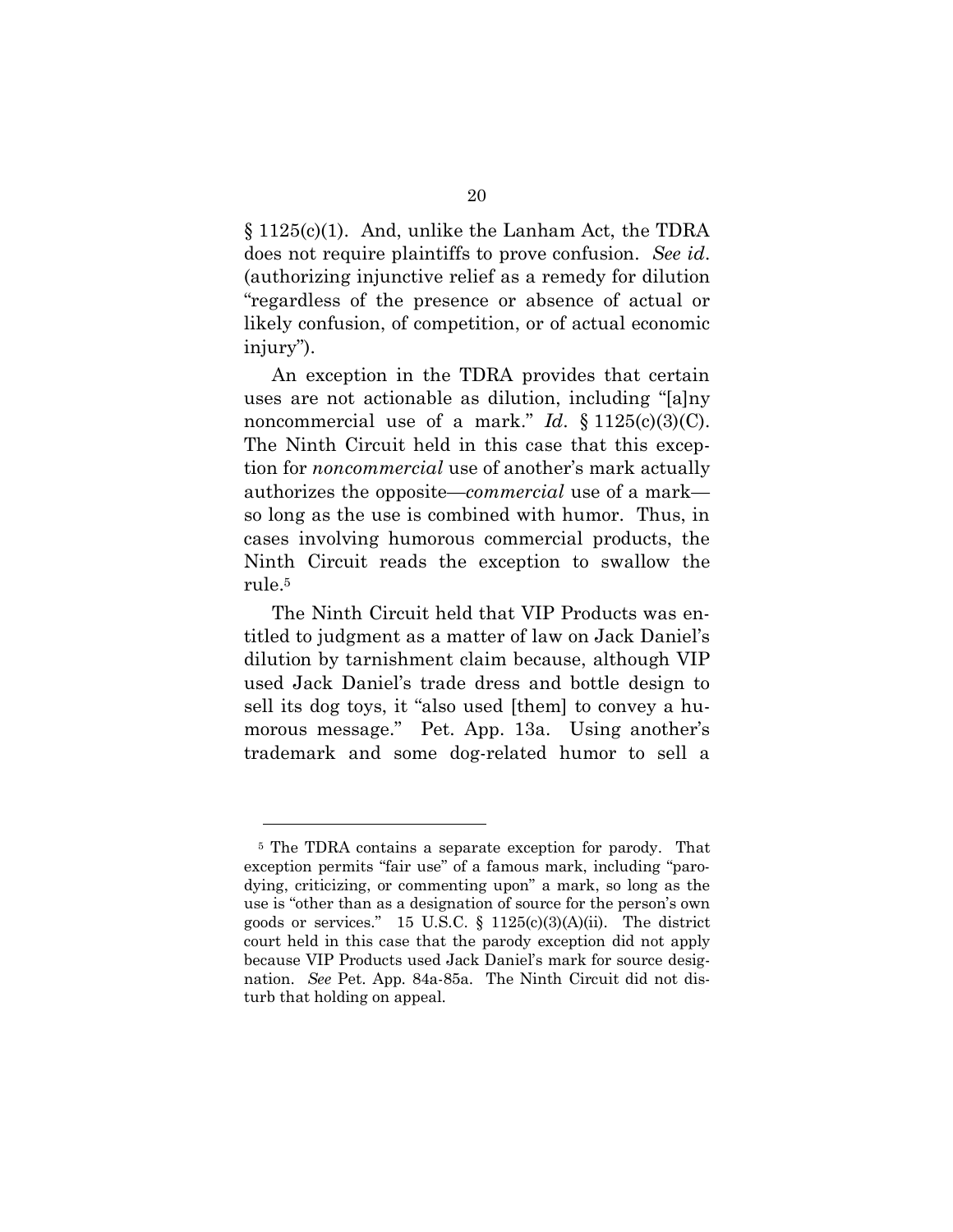commercial product, the Ninth Circuit declared, "is protected by the First Amendment." *Id*.

The decision below extended a prior Ninth Circuit decision holding that the noncommercial use exception permitted the commercial use of a mark. *See Mattel, Inc. v. MCA Records, Inc*., 296 F.3d 894 (9th Cir. 2002). The *Mattel* case involved the pop song "Barbie Girl" recorded by the band Aqua. Mattel, the owner of the Barbie mark, claimed that Aqua's record label, MCA, had diluted the mark in violation of the FTDA. But the Ninth Circuit held that, even though "MCA used Barbie's name to sell copies of the song," the noncommercial use exception applied because "the song also lampoons the Barbie image and comments humorously on the cultural values Aqua claims she represents." *Id*. at 907. The decision below is even more egregious than *Mattel* because it applied *Mattel*'s holding to a commercial product, a "silly" dog toy. Pet. App. 11a.

The Ninth Circuit construes the TDRA's noncommercial use exception to permit the commercial—and diluting—use of another's mark so long as the use also strives to be funny. This Court should review the Ninth Circuit's construction of the TDRA, which allows the tail to wag the dog.<sup>6</sup>

<sup>6</sup> The sponsors of the identical bills that became the FTDA explained that "[t]he bill will not prohibit or threaten noncommercial expression, such as parody, satire, editorial and other forms of expression *that are not part of a commercial transaction*." 141 Cong. Rec. S19306, S19310 (daily ed. Dec. 29, 1995) (statement of Sen. Hatch) (emphasis added); 141 Cong. Rec. H14317, H14318 (daily ed. Dec. 12, 1995) (statement of Rep. Moorhead) (emphasis added). In the instant case, however, the humorous expression comes from a commercial product.